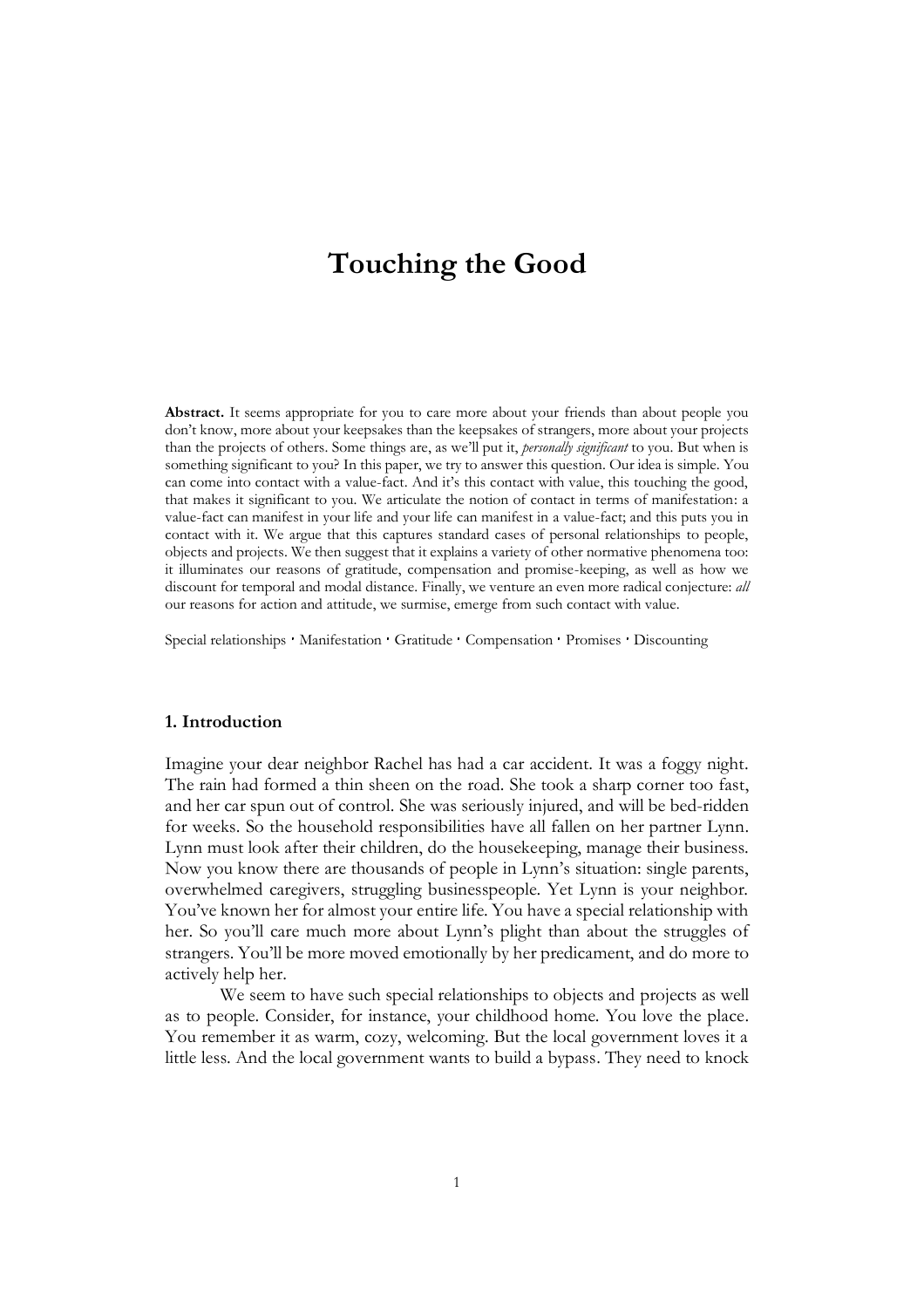down your house. Now the bulldozers threaten many homes as valuable as yours. But you'll have a stronger emotional reaction to its possible destruction than to the destruction of other houses, and you'll do more to actively protect it. Similarly, imagine you're a mathematician. You've worked for three years on an intricate proof. You think you've finally got it and are about to send it off to the journals. But then you discover your mistake. The third lemma on the seventh page is false. Much of your work was in vain. Again, you're not alone in this fate: many intellectual projects fail. Your failure is not objectively more regrettable than these. But you will regret it much more, and spend more time trying to repair your invalid proof than the invalid proofs of your colleagues.

In short, we all care more about some things than about other equally valuable things: we care more about the people, objects and projects to whom we have a special relationship. This caring has both affective and practical dimensions: we have a greater emotional reaction and will take more action in response to these things than to other equally valuable things. Moreover, and crucially, it seems that this is all as it should be: we're not making a mistake by caring more about our neighbors, our own homes and proofs. Quite the opposite: we'd make a mistake by ignoring our special relationships. We'd go wrong by caring about everything as if from the point of view of the universe. None of us, after all, is the universe. We're individuals, with our own points of view. As we'll put it, some things are *personally significant* to us. In virtue of our special relationship with them, we should care about them especially.

The aim of this paper is to provide an account of personal significance: of *which* relationships to things make it appropriate for you to care especially about them. Our idea is simple. You can come into contact with a thing's value. And it's this contact with its value, this touching the good, that makes it significant to you. We articulate the notion of contact in terms of manifestation: something's value can manifest in your life and your life can manifest in that value; this puts you in contact with it. We call this the Contact Account of significance (section 3). We argue that this account captures standard cases of personal relationships to people, objects and projects (section 4). Indeed, we suggest that it explains a variety of other normative phenomena too: it can explain our reasons of gratitude, compensation and promise-keeping (section 5), as well as how we discount for temporal and modal distance (section 6). Many of our reasons, in short, can be seen as emerging from such contact. Finally, we raise a conjecture: that *all* our reasons for action and attitude stem from contact with value. We argue that this conjecture is worth taking seriously: the Contact Account may provide a general approach to ethical thought (section 7). But before we turn to this, let's say more about the core phenomenon we aim to explain.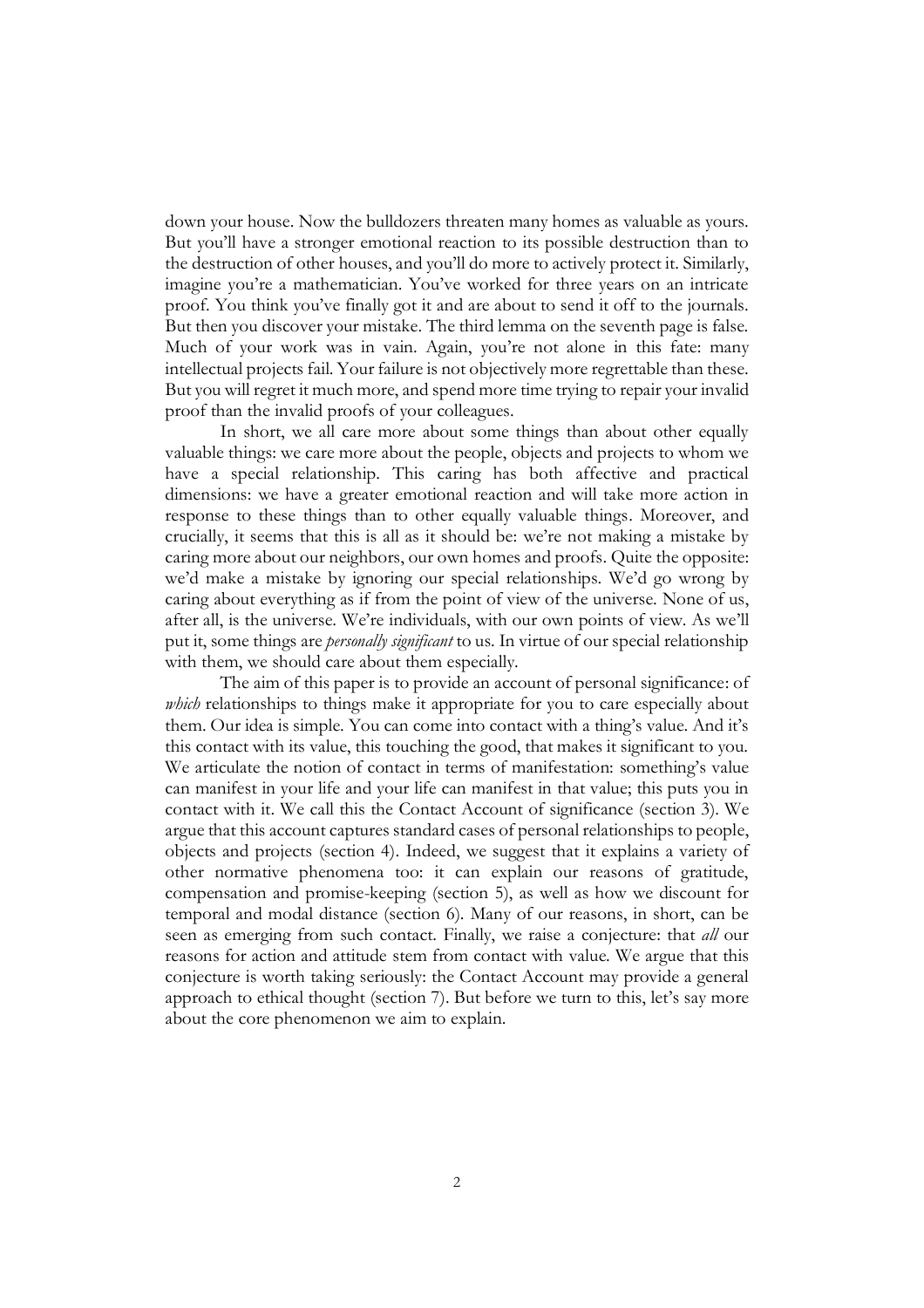## **2. The question**

We'll start with some stage-setting. We'll assume that at bottom, you care about facts. More precisely, you care about value-facts. A *value-fact* is a fact that warrants certain affective and practical responses: certain emotions, desires, intentions, actions and forms of deliberation. That the Grand Canyon is beautiful, for instance, is a value-fact in our sense: it makes it fitting to feel awe, and gives us reason to protect the canyon. That the Grand Canyon is dangerous is also a valuefact in this sense: it makes it fitting to be slightly afraid, and gives us reason to plan carefully before we enter the canyon. In the same sense, that something is admirable, asinine or funny are value-facts. We'll say that you *care* about a valuefact if you do respond to it with the affective and practical responses that it warrants. So for instance, you care about the fact that the canyon is beautiful if you actually feel awe in response to it and try to protect it if you can. You care about the fact the canyon is dangerous if you're appropriately respectful about entering it, and plan accordingly before you do. $<sup>1</sup>$ </sup>

Now, you can care more or less about a value-fact: you can have a stronger or weaker emotional reaction to it, and take more or less action in response to it. And, importantly, how much you care can be appropriate or inappropriate. You can care too little about something. Imagine one of your close colleagues has died, but you don't feel anything at all: not an iota of grief tickles your breast. This seems too cold: you should care more about their death. But you can also care too much about something. Imagine your football team loses, and you're utterly overcome with despair: you're laid low for days, consumed with anguish. This seems too warm: you should care less about that defeat. These two cases arise because how much you should care about a fact is partly proportional to the degree of its value. Things can be more or less valuable. And other things equal, you should care more about something the more valuable it is. Thus your attitude towards things should in part be a function of their value.

Yet how much you should care about a certain fact is not merely a function of that value. It's also a function of your relationship to the fact. In particular, intuitively, your special relationship to a value-fact can intensify the weight of your reasons to care about it. <sup>2</sup> This gives rise to our phenomenon. We will say that a value-fact is *personally significant* to you when you have a special relationship towards it, and this makes it appropriate for you to care more about it than it would

<sup>&</sup>lt;sup>1</sup> Our notion of caring is similar to Scheffler's (2011) notion of valuing. The main difference is that to value something in Scheffler's sense you must believe it is 'good or worthy' (2011, 32). But you can care about something in our sense if you believe it is bad or terrible: you can care about injustice or poverty, say. The notion of caring has been the subject of much other discussion. See e.g. Seidman (2009) and Kubala (2017).

<sup>&</sup>lt;sup>2</sup> The idea that personal relationships are intensifiers is emphasized by Lord (2016).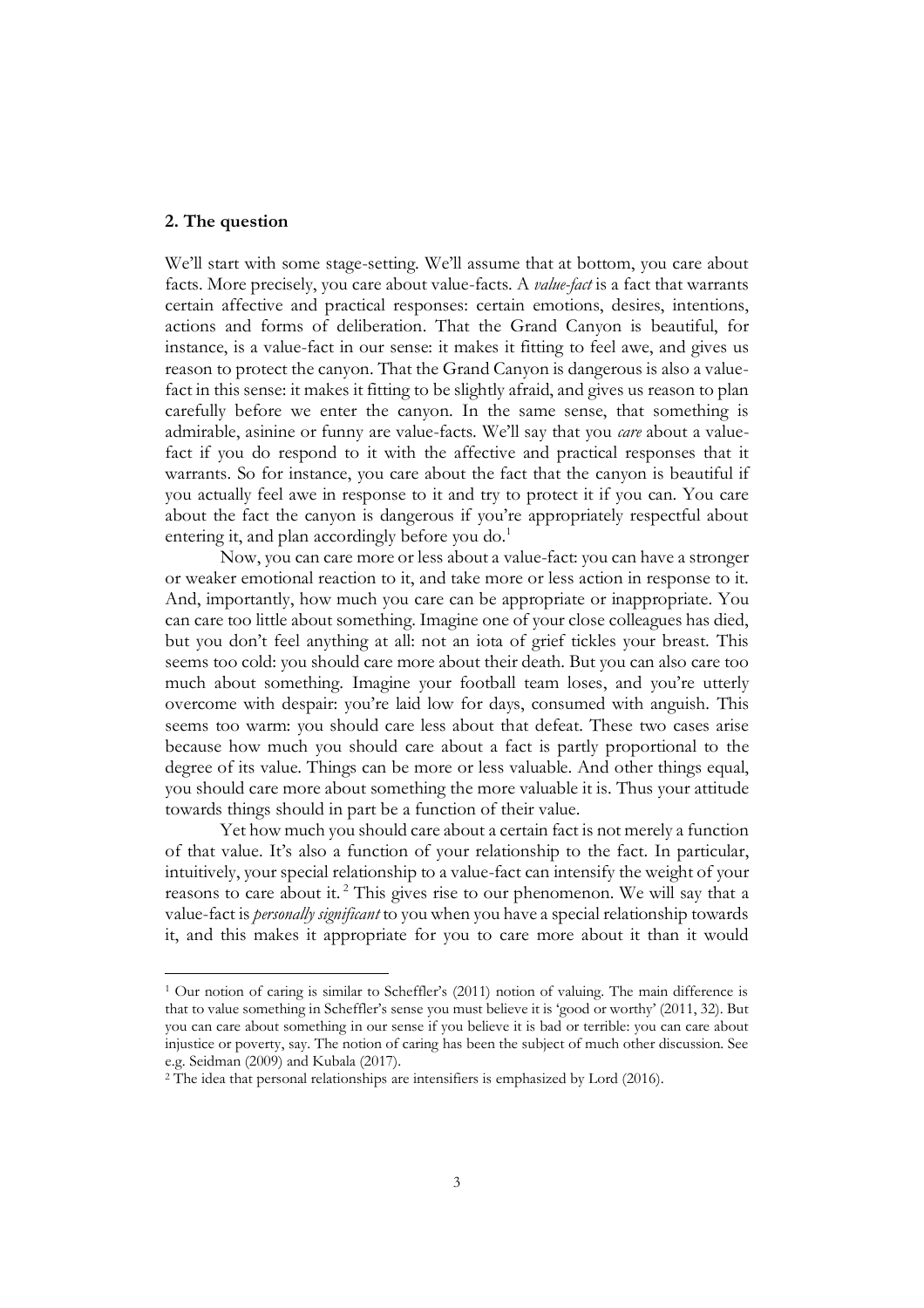otherwise be. Our three cases exemplify this phenomenon. You should care especially about the fact that your neighbor is struggling, that your house might be destroyed, or that your work has failed. You should care more about them than about other, objectively similar value-facts, due to your relationship with them. But there are many more such cases: you should care more about the cuteness of your child than about the cuteness of some random child somewhere far off; more about the beauty of a sunset today than about that of a similar sunset a year ago; more about the injustice of racism in your town today than about its injustice in 3<sup>rd</sup> century Rome. In each case, intuitively, you have a special relationship with the first fact. And that's why you ought to care about it especially. It's why, in our parlance, it is personally significant to you. Our question is what makes a fact personally significant to you in this sense.

Let's stress something. As we've glossed the matter, it's not just (valuefacts about) people that can be significant to you: (value-facts about) objects and projects can be significant too. Personal significance is a very general phenomenon. That's not to deny that there are important differences here. For instance, your reasons to care about different things will often be of different kinds. When you have a special relationship to a person, it's typically *morally* inappropriate not to care about them. You do something morally wrong if you're indifferent towards their value. When you have a special relationship to an object or project, moral considerations are less often at issue. Indifference towards the value of your house or proof will typically be an insensitivity to aesthetic, historical or prudential value. Still, a vast range of things can be personally significant. So we think that other things equal, it's preferable to give a unified account of the personal significance of all these things. This is not to say that such unity is strictly theoretically mandatory. We can suffer disunity if we must. Perhaps to capture our intuitions, we need to accept that entirely different relationships underpin the significance of people, objects and projects. But all else equal, it seems preferable to have an account of personal significance that respects the relevant differences, at the same time as being general and unified.<sup>3</sup> In the next section, that is what we aim to provide.

Yet, first, these points help us highlight a problem of standard existing accounts of special relationships. These accounts typically focus on the personal significance of *people.* And often, they appear to have important drawbacks once we bring the full breadth of the phenomenon in sight. As a standard example, consider Samuel Scheffler's influential account, which explains our reasons of partiality in terms of the value of certain relationships (1997; 2018). According to Scheffler, certain interpersonal relationships—those between friends, romantic

<sup>3</sup> For a defense of the importance of unity in the context of moral theories, see Brink (1989, 249– 52). For a more general discussion of it, see Keas (2018, 2775–80).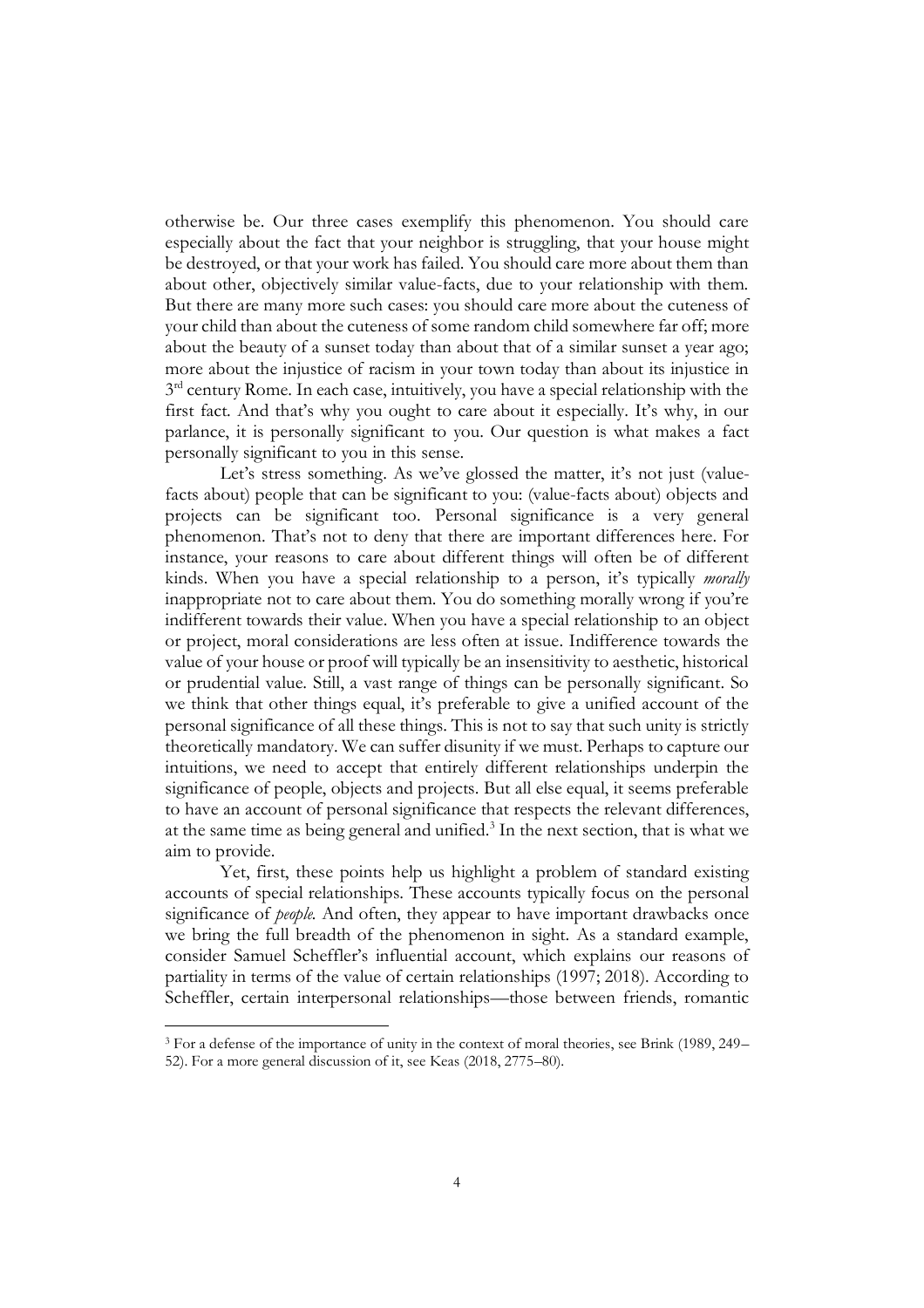partners, family members, and so on—are noninstrumentally valuable. Since they are valuable in this way, you have reason to value them. But to value such a relationship just is to see yourself as having reason to care especially about the other person in that relationship. And that you have reason to see yourself as having such special reason just means you actually have it. Thus, you have reason to care especially about those with whom you share special relationships. Our reasons of partiality derive from the value of these relations.<sup>4</sup>

The generality of personal significance causes problems for such a view. For a start, it may be plausible that the relevant inter*personal* relationships are noninstrumentally valuable: perhaps friendships, marriages, working relationships are all intrinsically good. But it seems much less plausible that your relationships to the relevant objects and people are valuable in this sense. Consider your childhood home. On the face of it, the relation you have to that house is that you've lived in it for some years. But it seems counterintuitive to say that the *relation* of having inhabited something is noninstrumentally good—and that you should care about your house because you should value that specific relation. After all, the inhabitation of things is not always good. Similarly, consider your mathematical proof. The relation you have to that proof is that you have produced it yourself. But again, it seems counterintuitive to say that the *relation* of having produced something is noninstrumentally precious—and that you should value your proof because you should value that particular relation. The production of things is not always good. Once we move to the multifarious relations you can have to these multifarious things, the claim that your special reasons stem from their special value at least seems much less intuitive.

Furthermore, the sheer plurality of these relations reduces the view's explanatory power. According to the view at hand, family, neighborhood, cocitizenship and so on are good. But what unites these relationships? In virtue of what are all of them valuable? Scheffler, at least, doesn't answer this question: he doesn't offer a unified theory of the value of interpersonal relationships.<sup>5</sup> We take this to be a problem for his view, and one that is greatly exacerbated when the view is extended to objects and projects. Our relations to such things are extremely diverse: they include the relation of having inhabited or produced, perhaps of having experienced, seen or contributed to something. *Why* should all of these relations be noninstrumentally good? What unites them? What sets them apart from relations that aren't valuable in this way? On these questions, the view stays silent. And this importantly reduces its explanatory power. 6

<sup>4</sup> For similar ideas, see also Seglow (2013) or Kolodny (2010).

<sup>5</sup> In fairness, Kolodny (2010) tries to answer such a question.

<sup>6</sup> Lord (2016, 573–74) also points out that the generality of what we call personal significance creates difficulties for such views. He gives a unified account of the phenomenon (2016, 583–89).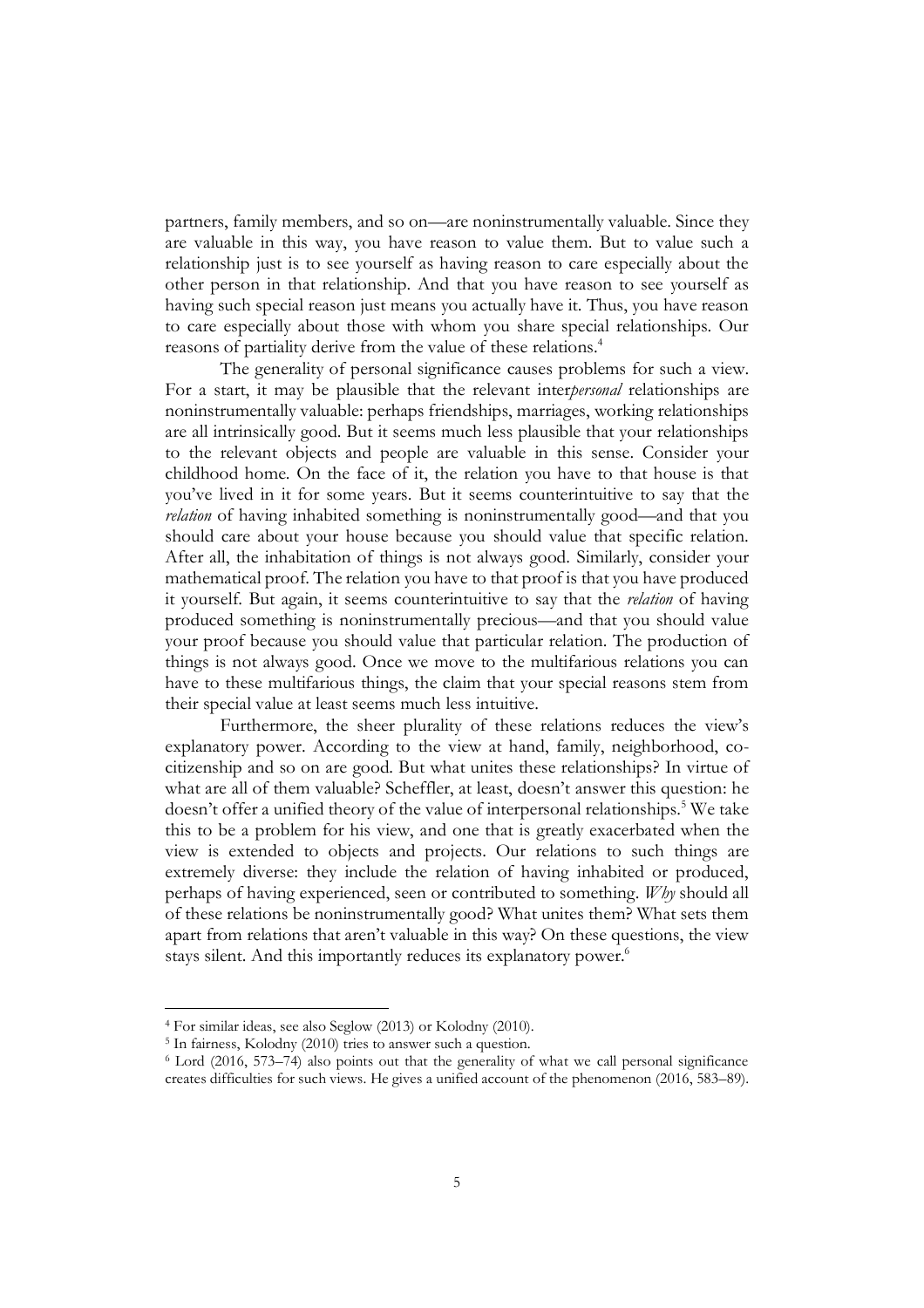Similar problems affect other standard accounts. Take Bernard Williams's view that your reasons of interpersonal partiality stem from your important ground projects (1981). Perhaps your intellectual endeavors, your friendships and marriage can be seen as your grand undertakings. But your childhood house, it seems, needn't be related to any ground *project* of yours: it's enough if it was the place you grew up in and therefore love.<sup>7</sup> Similarly, consider Simon Keller's 'individualist view', on which your reasons of interpersonal partiality stem from the value of the other individual (2013). A crucial challenge for this view is to explain *which* individuals we ought to care about especially, and *why* we ought to do so—given that many other individuals are objectively just as valuable. Again, this problem is greatly exacerbated once we move to the multifarious objects and projects that can be significant for you: without a unified account of which things are significant for you and why, the view lacks explanatory power.<sup>8</sup>

One might hope, then, that a general and unified account of personal significance can be given. So let's now turn to the explanation we favor.

## **3. The answer**

We start from a simple intuition. You're in a kind of *contact* with the value of your former home or your mathematical proof. More precisely, you stand in passive contact with the value of that house: you've been affected by it. You stand in active contact with the value of your work: you have affected it yourself. You do not stand in such contact with the values of other buildings and intellectual endeavors. And that's why you ought to care especially about your home and your proof. More generally, there's a vast universe of value-facts out there. But you're in close active or passive contact with just a fraction of them. And a value-fact is significant to you insofar as you're in such contact with it.

How ought we to understand this 'contact'? The most straightforward understanding might invoke simple causality: you're in contact with a value-fact *p* to the extent that *p* has a causal impact on you, or you have a causal impact on *p*. Your house had a causal impact on you, and you had a causal impact on your proof: thus you ought to care especially about them. However, this view seems overinclusive. Consider Rachel's accident again. Suppose two people administered

<sup>7</sup> Keller (2013, 39–40) and Lord (2016, 527) mention a related worry even with regard to certain interpersonal relationships. We think this worry is all the more serious given the breadth of personal significance.

<sup>8</sup> Keller himself mentions this worry with regard to interpersonal relationships (2013, ch. 5). In response, he accepts a form of particularism (2013, 150–152). Many people have found this view unsatisfyingly non-explanatory even just with regard to interpersonal relationships (see e.g. Olson 2014, 624–626). Again, we think it becomes all the more unsatisfying once we consider how many things can be personally significant.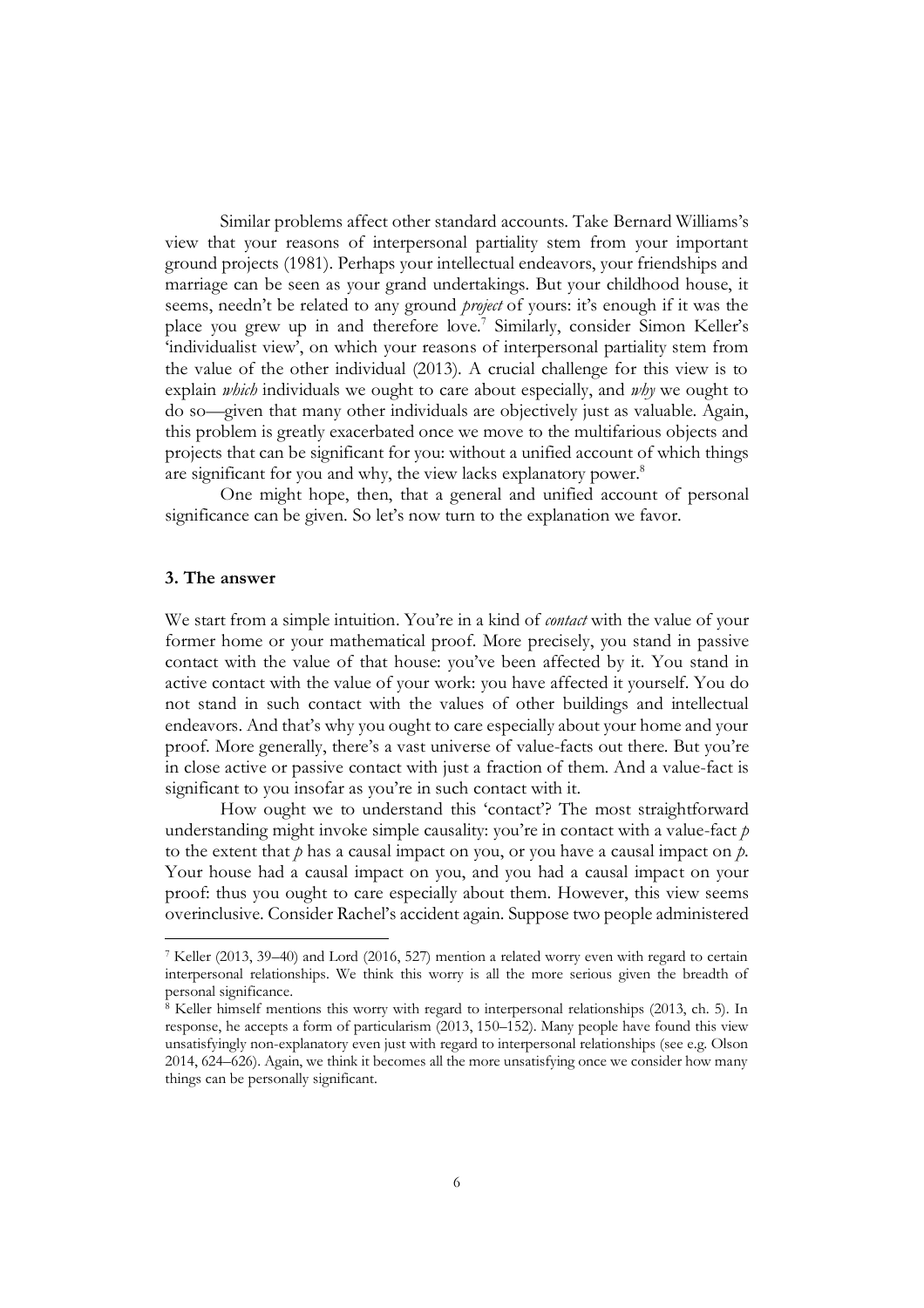first aid after that crash, fell in love on the spot, and later started a family. Imagine that one of their children became a painter of beautiful paintings. Rachel was a chief causal contributor to the beauty of these artworks: if it weren't for her, they would never have been painted at all. But the fact that these paintings are beautiful doesn't seem significant to her: she doesn't seem to have special reason to appreciate them aesthetically. More generally, mere causal connections often seem too contingent or incidental. If anything, it's a more internal or non-accidental connection to something's value that makes it personally significant to you.

We think the relation of *manifestation* is a more promising candidate for understanding contact with value: you're in contact with a value-fact  $p$  to the extent that *p* is manifest in a part of your life or a part of your life is manifest in *p*. Intuitively, the value of your house was manifest in your appreciation of it, and your intellectual abilities manifest in your proof. So these things are significant to you. However, while Rachel's recklessness may have caused the beauty of these paintings, it isn't *manifest* in them. So these paintings aren't personally significant to her. This is the idea we want to explore.

How should we understand the notion of manifestation? We think a good account of it proceeds in terms of dispositions: manifestation is the relationship in which a disposition stands to what happens when it is activated. Consider the fragility of an ancient vase. Let's say that this is its disposition to shatter when dropped.<sup>9</sup> When you drop the vase, and it shatters because it is fragile, its shattering manifests its fragility. Now perhaps since you have broken that vase, you need to refund the owner for their loss, and thus get into financial trouble. Your problems are caused by the fragility of that vase, but do not manifest it. Fragility isn't the disposition to cause financial troubles. It's the disposition to shatter. So only the shattering manifests the fragility. At a first approximation, when your dispositions are manifest in a value, or a value's dispositions are manifest in your life, we'll say you're in contact with it.

But that's only a rough approximation. To be more precise, we need to distinguish two notions of manifestation. The example above picks out a narrow sense of manifestation, in which only dispositions are manifest. We'll henceforth denote this as 'manifestation,'. For a disposition *D* of the form 'if  $p$  then  $q$ ', we'll say that *q* manifests, *D* if and only if *q* is the case because of *p* and *D*. We want to use manifestation*<sup>n</sup>* to carve out a broader notion of manifestation. To do so, we need the notion of a ground-theoretic connection. We'll say that  $p$  is groundtheoretically connected to  $q$  if and only if  $p$  grounds  $q$  or  $q$  grounds  $p$ .<sup>10</sup> The fact that blood is crimson, for instance, grounds the fact that it's red. So these two facts are ground-theoretically connected. In contrast, the fact that blood is

<sup>9</sup> Dispositions are often understood in terms of counterfactuals, as e.g. in Lewis (1997). For a discussion of such accounts, see Cross (2012).

<sup>&</sup>lt;sup>10</sup> The relevant notion of ground is strict partial ground. For more on it, see e.g. Fine (2012).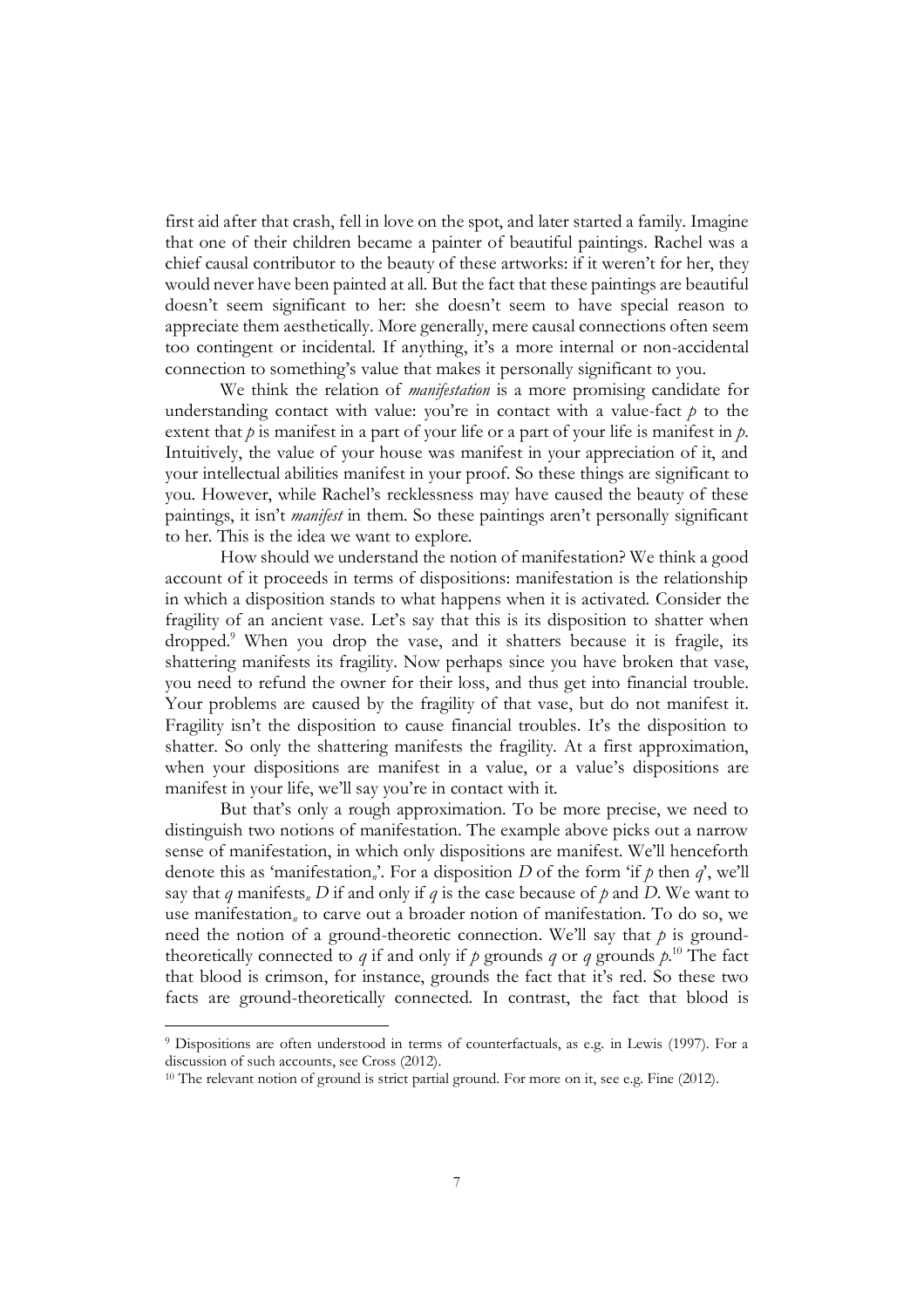crimson doesn't ground, and isn't grounded by, the fact that Beirut is the capital of Lebanon. So these two facts aren't so connected. With these notions at hand, we define the broader sense of manifestation as follows: *q* manifests (without subscript)  $\phi$  if and only if *q* or something ground-theoretically connected to *q* manifests*<sup>n</sup> p* or something ground-theoretically connected to *p*. Broad manifestation, then, is manifestation*<sup>n</sup>* extended so as to be indifferent to connections of ground. A little diagram may help to illustrate this notion:



The upward arrows stand for the grounding relation. The left-to-right arrow stands for the manifestation*<sup>n</sup>* relation. So in this diagram, *t* grounds disposition *D*, and *D* grounds *s*; *v* grounds *q*, and *q* grounds *u*; and *q* manifests*<sup>n</sup> D*. So in our broad sense of manifestation, *u*, *q* and *v* manifest *s*, *D* and *t*.

Here are two examples to illustrate this. Suppose you look at a beautiful painting. The fact that the painting is beautiful (*t*) grounds the fact that if aesthetically sensitive people look at it, they will feel a sense of elation (*D*). Now suppose this disposition of the painting is manifest*<sup>n</sup>* in your feelings: you do feel a sense of elation (*q*), precisely because you're aesthetically sensitive and looking at this painting. Then, the fact that the painting is beautiful is manifest (in our broad sense) in your feelings. Or suppose you yourself paint a beautiful painting. Say the fact that that painting is beautiful (*u*) is grounded in the fact that its composition is well-balanced (*q*). And suppose this fact manifests*<sup>n</sup>* your sensitivity to composition: if you paint a painting, its composition will be well-balanced (*D*), and the composition of this painting is well-balanced precisely because you painted it and are sensitive in this way. Then, your sensitivity is manifest (in our broad sense) in the beauty of this painting.

We think it's this relation of manifestation which constitutes the relevant contact with value: for you to be in contact with a value-fact  $p$  is for some fact in your current life to be connected with *p* through some kind of (broad) manifestation relation. More precisely, our view is the

**Contact Account of Significance:** A value-fact *p* is significant to you to the extent that  $(i)$   $\dot{p}$  is manifest in your current life or  $(ii)$  your current life is manifest in *p*.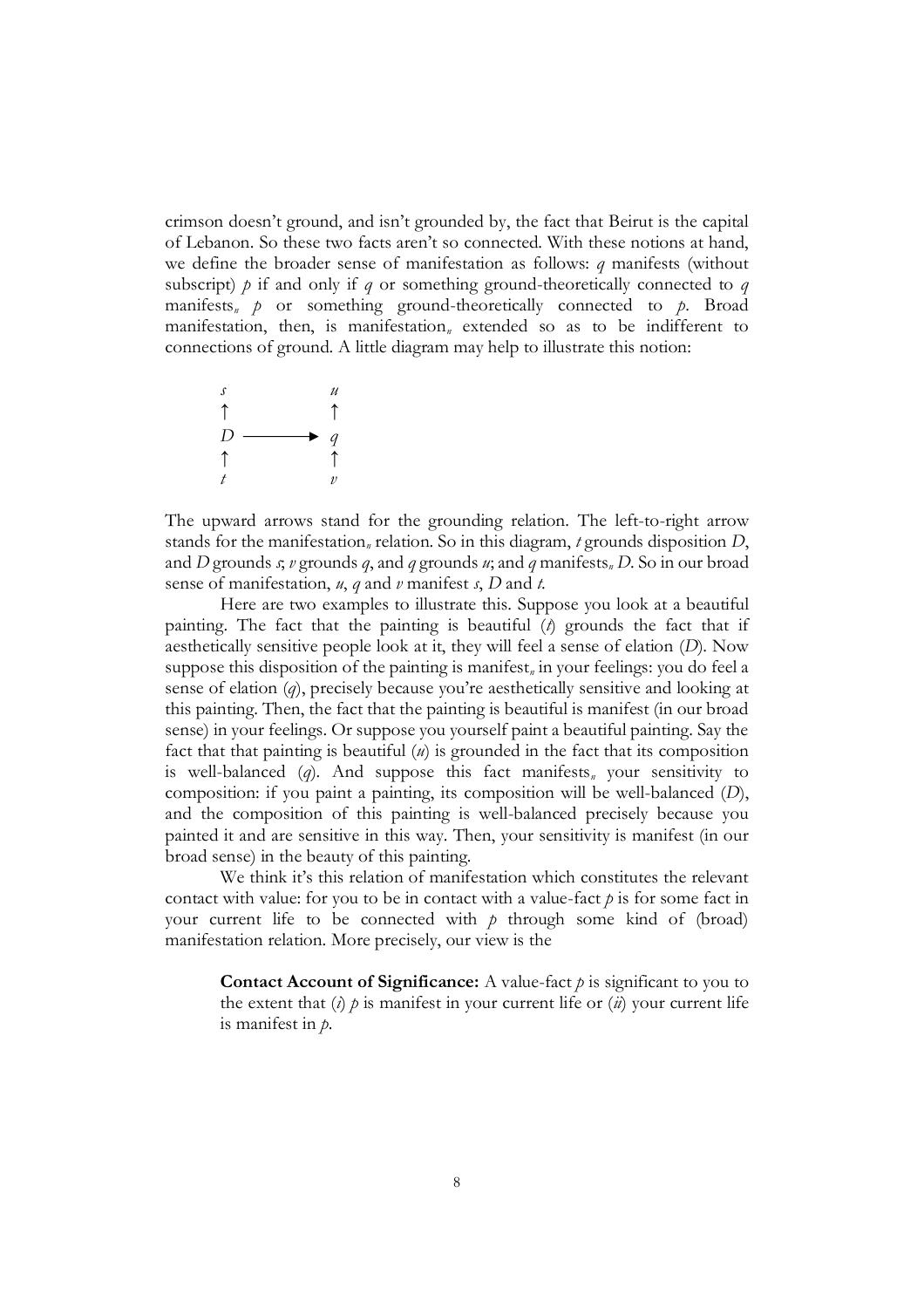The first clause picks out the passive aspect of contact. In this way, when you're elated by the beauty of a painting, that puts you in contact with its beauty: your elation is a manifestation of it. The second clause picks out its active aspect. In this way, when you paint a beautiful painting, that puts you in contact with its beauty: your aesthetic sensitivity is manifest in it. It is such contact that allows you to care especially about this beauty. The more closely you're in contact with a value-fact, the more you should care about it. Why is this so? We think it's just a fundamental fact. The values you touch in this way concern you—whether or not your relationship with them is itself valuable or a part of one of your important projects. They concern you especially, and insofar as they do, you should care about them especially too.

Let's make two more clarifications. First, what do we mean by 'your life'? We're thinking of a life as a collection of facts. It includes all facts about what you ever do, feel, see, believe, or desire. Thus, if you once wanted to complete a marathon, think running is a good test of character, or remember your marathons with fondness, those facts are part of your life. Your life also includes all the dispositions you ever had. So, if you're disposed to be exhausted for days after running a marathon, that's part of your life as well. This isn't a fully general account of what is a part of your life. But it gives us a reasonably good intuitive fix on it. Note, however, that according to the Contact Account, it's only your *current* life that matters to significance: you should care about something insofar as it's manifest in your life right now, or your life right now is manifest in it. So what matters is only your present beliefs, memories, abilities and so on. Past feelings, desires or dispositions are irrelevant. Imagine, say, that you visited Massachusetts as a small child. The state might have played a big role in your infancy. But suppose nothing about it is manifest in your current life, or vice versa: you haven't retained, say, fond memories of clam chowder or bad baseball. Then you shouldn't care especially about Massachusetts. It's only the present that counts.

Second, what sets the extent to which a value is manifest in your life and vice versa? We think this is a matter of how *central* the manifestation-relata are to your life and to a value-fact. One the one hand, some things are more central to your life than other things. Your love for your children is more central to your life than your aversion to toads. One the other hand, some things are more central to values than other things. The Sistine Chapel's beauty is more central to the Vatican's magnificence than is that of the Papal altar. This intuitive notion of centrality can be interpreted ground-theoretically: *x* is more central to *y* than *z* insofar as it grounds  $\gamma$  to a greater degree. The overall shape of your life, say, is grounded in both your love for your partner and your aversion to toads. But the former grounds it to a greater degree, and so is more central to it.<sup>11</sup> Now we

<sup>&</sup>lt;sup>11</sup> The idea that grounding comes in degrees has not yet been explored in the literature. But it seems very intuitive. Also, it's quotidian to analogize grounding to causation (see e.g. Fine 2012).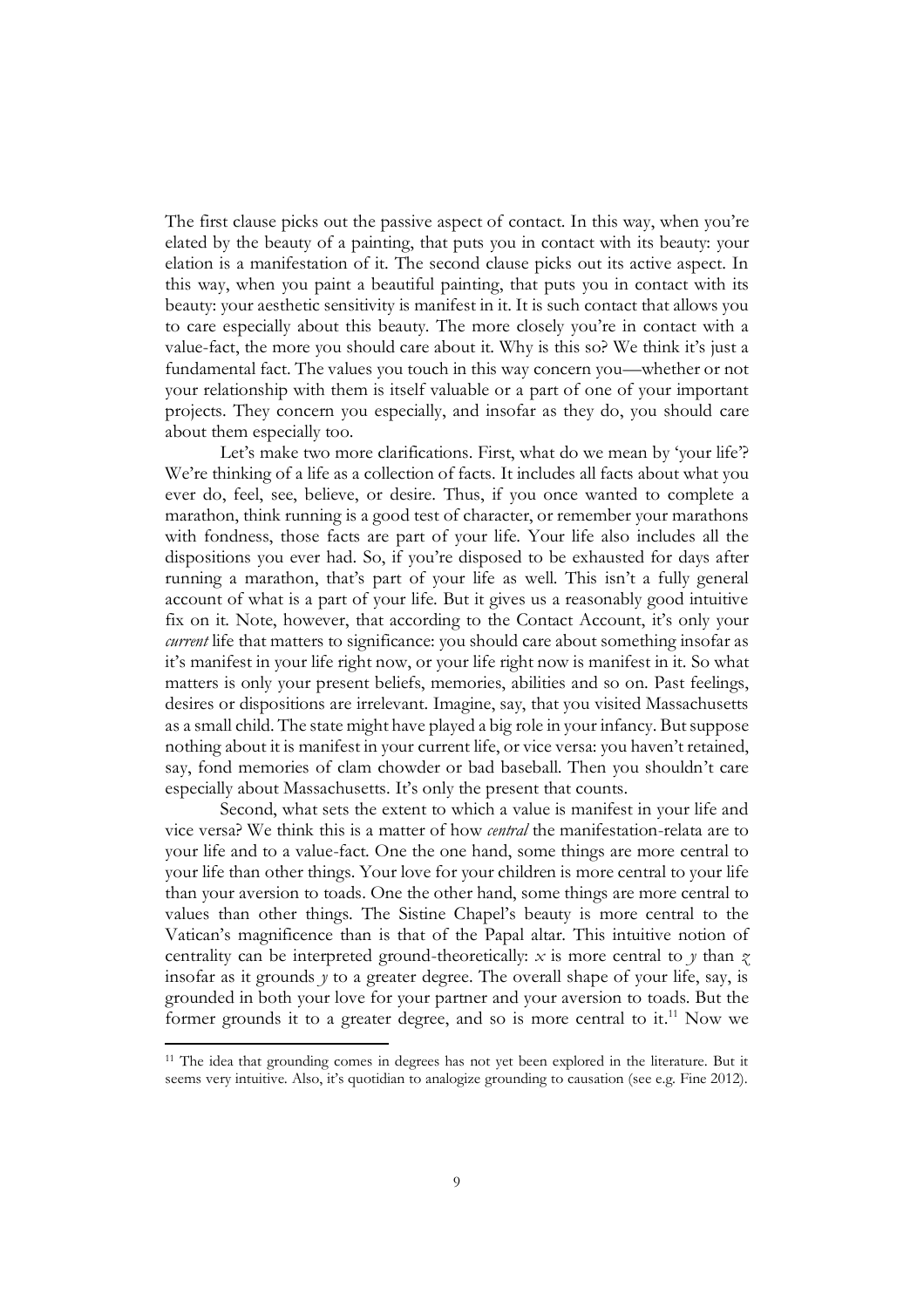suggest you're more intimately connected to a value insofar as things more central to your life are manifest in things more central to the value, or vice versa. That does with unpacking the view. Let's now see how it applies to our initial examples.

#### **4. People, objects and projects**

Consider the case of your neighbor Lynn. It's bad for her that she's overwhelmed by the situation. Part of what grounds this badness, say, is that she's such a compassionate, selfless and caring person. She has a strong desire that the people around her fare well. If she didn't have this desire—if she was more insouciant about Rachel's bed-riddenness, or about the sorrows and woes of their children her situation would not affect her so deeply. It would not be as bad for her. Lynn's concern for others can be understood in terms of dispositions: she's strongly disposed to empathize with other people and help them when she sees they're in need. And these dispositions are manifest in your current life. Your business is afloat today because of the money she lent you. You've got through many a difficult night, and are now more serene than you have been, due to her emotional support. You stand in a relationship of trust and mutual dependability with her precisely because she's so generous, warm and considerate. So the fact that Lynn's troubles are bad for her is manifest in your current life. Hence it's significant to you: you should care about it especially. So in virtue of your relationship to Lynn, you should empathize especially with her struggles, and be extra motivated to support her.

But Lynn's general benevolent nature might be only a part of the overall story. Perhaps some more specific dispositions of her are manifest in your life too. Consider her desire to improve the welfare of her children, say: her disposition to help *them* when she sees they're in need, to ask others for support in this, get emotional about their welfare when it's brought up in conversation, et cetera. These more specific dispositions too will partly ground the badness of her situation. And perhaps they're also manifest in your life. Perhaps you're currently lacking your cake-pan, as Lynn borrowed it for her daughter's birthday. Perhaps you have many memories of looking after these children, because Lynn had asked you to. Or you have a vivid image of her as a concerned mother, because she often got so emotional about it. In addition, perhaps you stand in some active contact with her predicament as well. Perhaps part of what grounds the badness of her situation is that they're currently a little short of money. And perhaps this fact manifests your readiness to accept favors from others: you accepted their loan, even though they were low on funds themselves. The general point is simple. The

And causation clearly comes in degrees. So we see this lack of exploration as a shortcoming in the literature rather than the idea.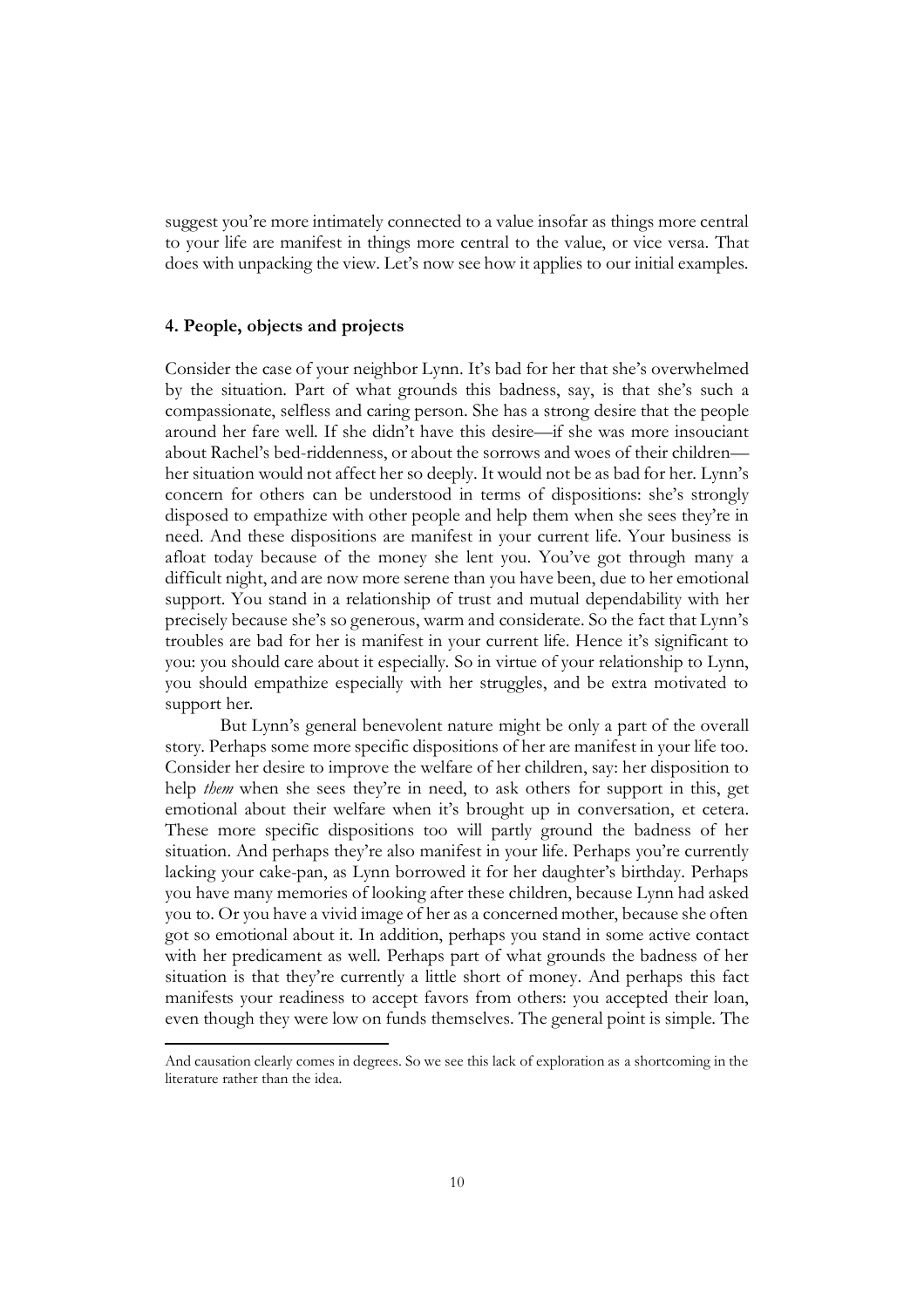more of your life you have shared with Lynn, the more of her life she has shared with you, the more you'll be in contact with the value of her life, or the badness of her current plight. Your interactions constitute a web of mutual manifestation relations. And this gives you especially weighty reasons to care about Lynn's troubles.

A similar story also goes for other interpersonal relationships. Consider relationships between children and parents. Usually, parents' valuable properties are manifest in valuable parts of their children's lives and vice versa. A parent's concern for their offspring is manifest in that child's flourishing. The child's flourishing is manifest in their parent's joy. Their need for care is manifest in the parent's loving attention and the loving attention is manifest in the child's emotional development.<sup>12</sup> Something similar is true of good friendships. Friends' valuable properties are manifest in valuable parts of their lives. Your friend takes joy from your conversational acumen. You get pleasure from their sharp wit. They profit from your stout dependability. You benefit from their empathy. You have disclosed your inner life to them and they have opened themselves up to you. More generally, when you have a special relationship to someone, you're especially in touch with their value and they're especially in touch with yours. That's why you should care more about your nearest and dearest than about people more distant from you.

Now let's see how this applies to objects and projects. Think about your childhood home. The fact that this house might be demolished is bad. Part of what grounds this badness is that the house had certain dispositions: it was disposed to make people feel at home in it, to make them love the place or have fond memories of it. Your love for that house and your memories of growing up in it manifest these dispositions. In contrast, none of your memories or feelings manifest the value of houses on the other side of the planet. So the threat to your house is especially significant to you. You should be especially moved by it, and perhaps try especially hard to stop your home's demolition. Here too, the point seems to generalize. The value of your dearest things—your treasured bicycle, that magnificent island where you spent many a summer, the tradition of Klezmer music of which you're so fond—will be manifest in your life. You have extra reason to care about them.

Similar points apply to your failed mathematical proof. Part of what grounds the regretability of this failure is that, apart from the lapse in that lemma, the work was excellent. This excellence manifests your intelligence, creativity and patience: you're disposed to do excellent work in mathematics, and your proof manifests that. In contrast, the proofs of your colleagues manifest their creativity rather than yours. So the waste of your work is especially significant to you. You

<sup>12</sup> For some related points, see Brighouse and Swift (2009, 53–54).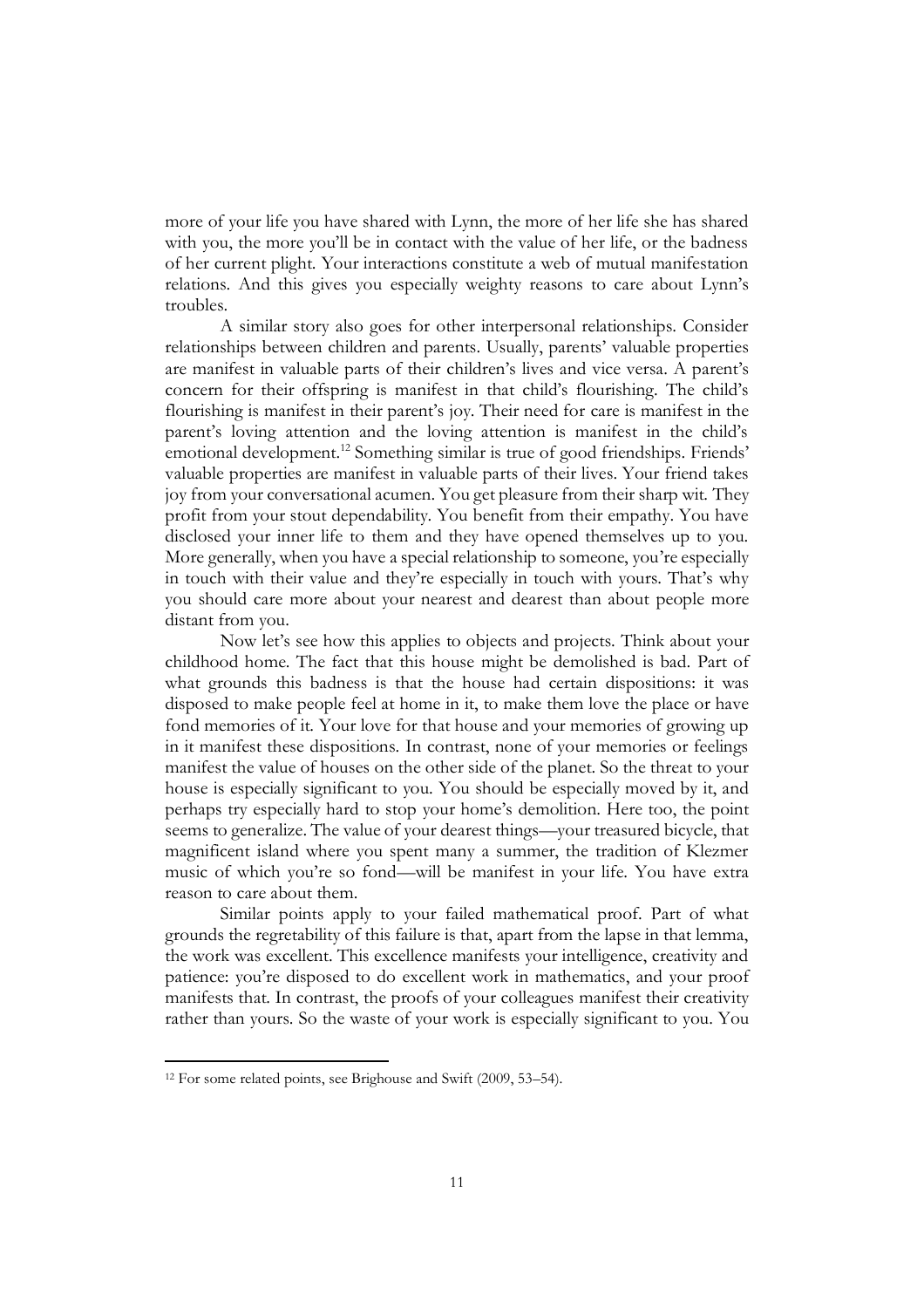should regret it more than you regret other failures, and perhaps try especially hard to save what can still be saved. And again, the point seems to generalize. You will be manifest in the value of your projects—your own Klezmer band, your fiveperson family, or the shared striving for justice in your country to which you contribute a tiny bit. So you'll be in close contact with the value of all of these projects, and have extra reason to care about them.

The Contact Account, then, provides a general, unified explanation for our initial cases. Does it respect the differences between the personal significance of different things? It does. The key point here is that different kinds of things are associated with different kinds of values, which in turn give rise to different kinds of reasons. So if significance intensifies your prior reasons to care—as we have suggested—then your relationships to different things will give rise to different kinds of reasons as well. People have moral value: their lives have moral import, their autonomy has moral weight, their virtues have moral worth. Moral value gives rise to moral reasons. So your relationships with people will often generate such reasons. But objects and projects are less thoroughly infused with morality. Your projects typically have prudential value: the success of your proof would be prudentially good for you. Some objects have aesthetic value: your home might have been elegant, graceful or stunning. But these sorts of value generate nonmoral, prudential or aesthetic reasons. So the personal significance of projects and objects will generally generate non-moral reasons as well. The Contact Account, then, gives us a unified, general explanation of personal significance in these domains while respecting relevant differences. We think that all of this speaks strongly in favor of the view.

#### **5. Common sense morality**

Plausibly, the more explanatorily powerful a view is, the more seriously one should take it. So we now want to buttress the Contact Account by applying it to some novel cases. These aren't, on their surface, standard cases of 'special relationships'. But the Contact Account lets us understand them in such terms. And this, we think, is one of its major virtues. Our arguments here will have to be somewhat condensed. But we think it's well worth it to indicate these implications. We begin with three domains critical to common sense morality: gratitude, compensation and promises.<sup>13</sup> These are all cases where you should care especially about someone, but not because you have anything like a friendship or family

<sup>13</sup> Why these domains? They were three of the domains that W.D. Ross (1931, ch. 2) thought critical to non-consequentialist morality. We explore his fourth such domain, non-maleficence, in section 7. Note that Ross, like us, thought that these domains should be explained in terms of special relationships (1931, 22).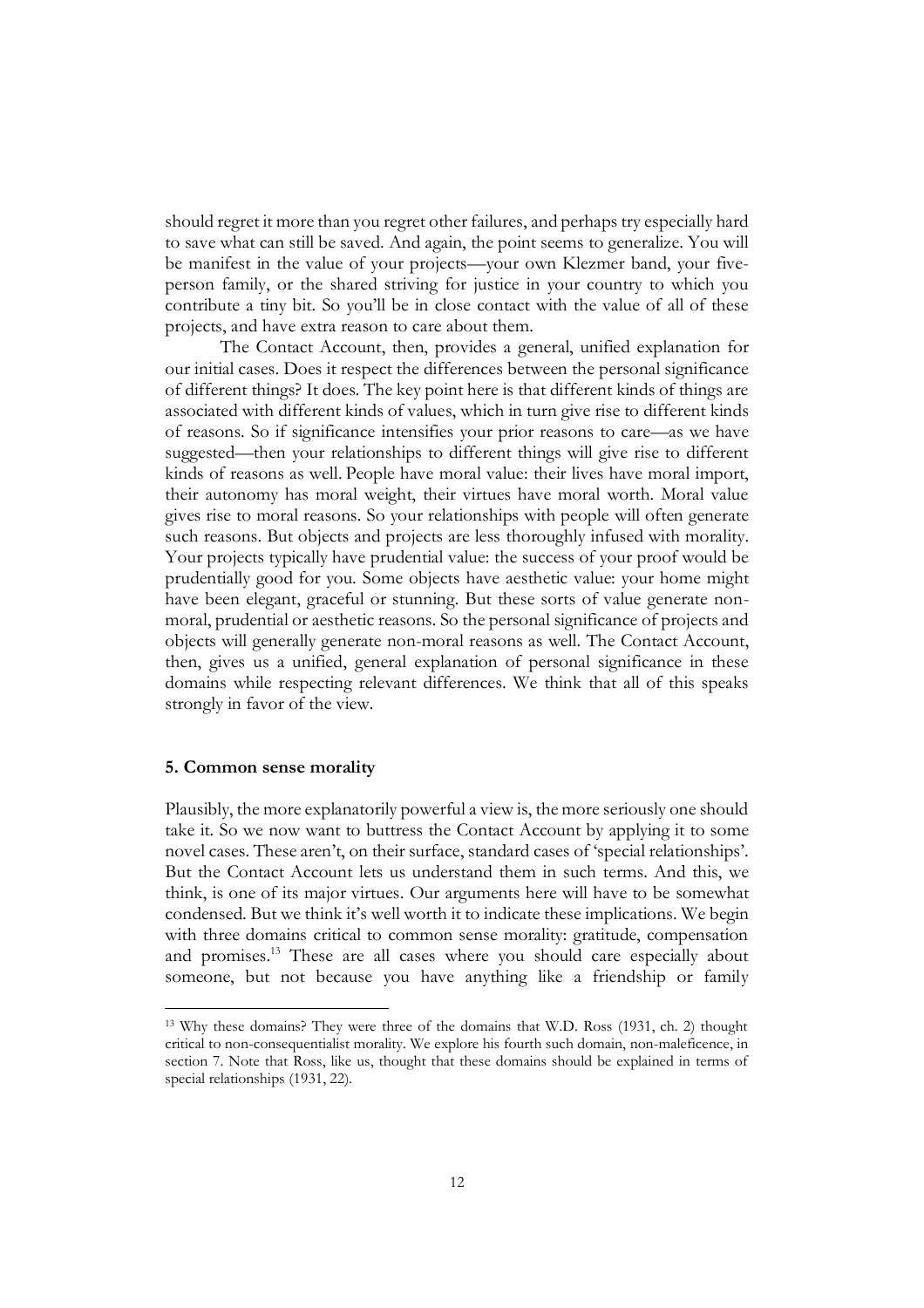relationship with them. We think these cases can be understood in terms of your being in touch with their value. Thus, we can reduce the reasons that arise in these domains to reasons that arise from contact with value.

We start with gratitude. When someone benevolently benefits you, you should be grateful. This means, in part, that you should care especially about them doing well: you should be extra moved if they're doing badly, say, and extra motivated to help them out when you can. Here's how the Contact Account can explain this. Your benefactor's life is valuable: it's good if they're doing well, and bad if they're doing badly. This value-fact generally gives rise to reasons: it's appropriate to hope that your benefactor does well, and help them out if we can. Now, part of why your benefactor's life is valuable in this way is that they're virtuous: it's good for the virtuous to be doing well, and bad for them to be doing badly. And the fact that your benefactor is virtuous is manifest in your life: you're a little better off due to the fact that they helped you. So, the value of their life is significant to you: you should be especially emotionally involved in how they are doing, and have special reason to do them a little good. We can see duties of gratitude, then, as arising from contact with value. They arise when someone's virtue is manifest in your life.

Now we turn to compensation. Sometimes, regrettably, we wrong others. We fail to respect their claims. Plausibly, we should care more about our own wrongdoings than about the wrongdoings of other people. If you stole someone's car, you should be more troubled by this injustice than by similar thefts committed by strangers. And you have stronger reasons to compensate your victim than you have to compensate similar victims of others. Here's how the Contact Account can explain this. That your victim is unjustly lacking her car is a value-fact: it makes it appropriate to feel sorry for them, and give them their car if we can. Moreover, this fact manifests your dispositions: your lack of concern for property rights, say, is your disposition to wrongfully appropriate others' possessions, and the fact that your victim is unjustly lacking their car is a manifestation precisely of that. So, you should care especially about this fact. You have extra reason to feel sorry for them, and hand them back their car. We can see duties of reparation, then, as arising from contact with value. They arise when your lack of moral concern is manifest in a wrongdoing.

Third, we look at promises. When you promise someone to do something, you should care especially about whether that thing is done. When you promise to return someone's book, say, you should be extra worried when it isn't returned, and have special reason to see to its return. To explain this, we rely on a common idea: that our promissory obligations are underpinned by an interest the promisee has in promises made to them being fulfilled. Such fulfillments are, at least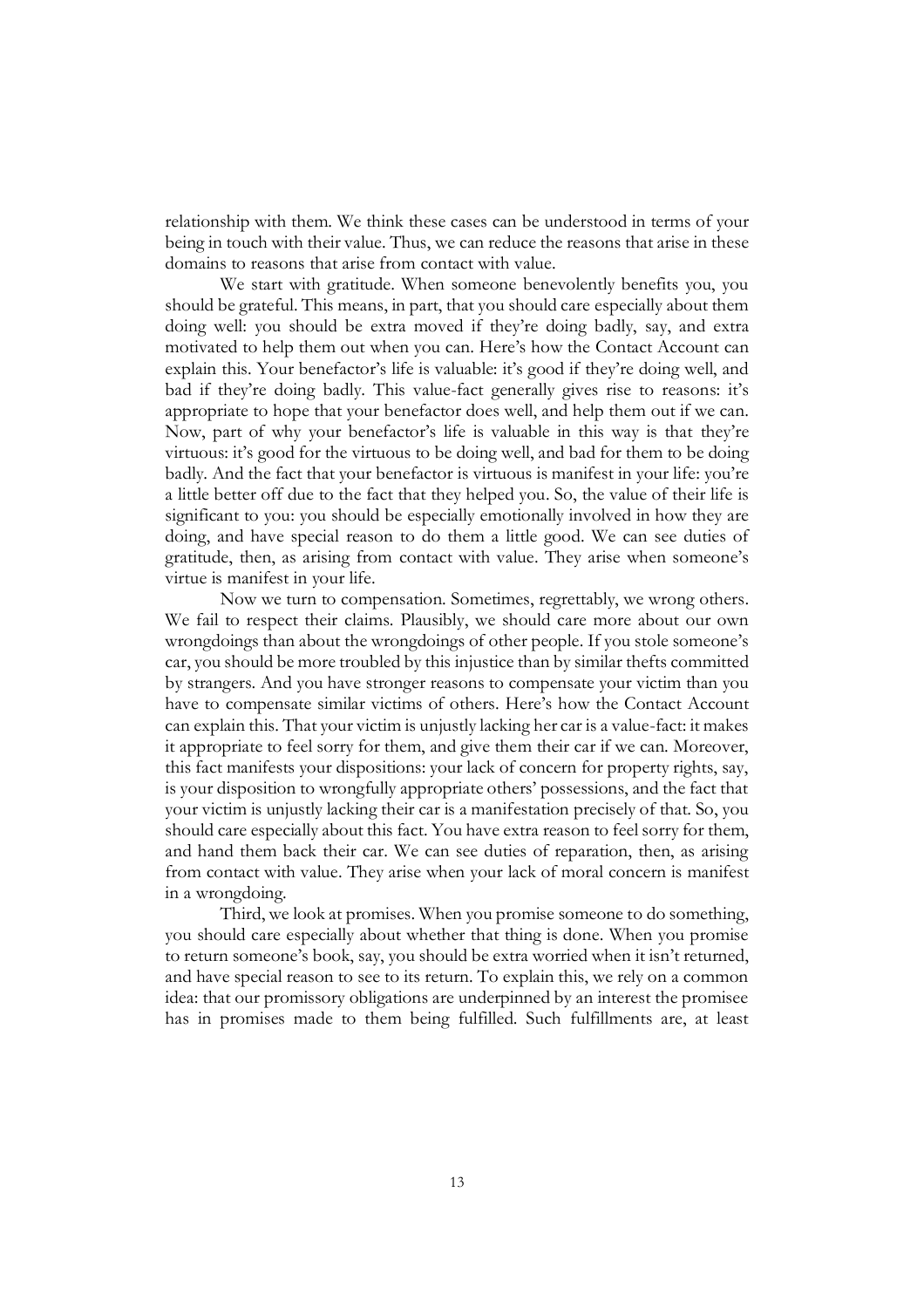typically, good for the promisee.<sup>14</sup> The key point, for the Contact Account, is that making a promise to someone puts you in contact with this underpinning interest. The details of this story depend on what interest underpins promissory obligations. Let's look at three prominent options. Some people think the underpinning interest is one in having reasonable expectations fulfilled. They think that we generally have reason to fulfil people's reasonable expectations, and that this is why we should keep our promises. When you promise someone to return their book, this generates a particular expectation on their part, and thus an interest in receiving the book—and that's why you ought to return it. <sup>15</sup> Suppose something like this is true. Then the Contact Account can explain our promissory reasons. The fact that your promisee expects the book will manifest your ability to raise expectations in the relevant way. They wouldn't have such expectations if you hadn't raised them yourself. And on the story we're considering, their expectations for getting the book ground their interest in getting it. Thus, you're manifest in that interest, and the reasons it gives you are intensified. You have special reason to return the book, or more generally to keep your promises.

Alternatively, some people think that the relevant interest is an interest in having good relationships. The idea is that someone's relationship with you is impaired if you break your agreements with them. Thus, once you've promised someone to do something, they have an interest in you doing it, qua their interest in not having their relationship with you damaged. <sup>16</sup> When you promise someone to return their book, this gives them an interest in the book's being returned, whether they care about it or not. The key point for the Contact Account is that their having this interest manifests your ability to make agreements with them. They have this interest because you promised. Were you not to have promised they might lack the interest. Thus again, you are in contact with this interest, and the reasons it gives rise to are intensified for you.

Here's a third possible way to understand the interest underpinning promises. Some people think that if a promisor makes a promise and a promisee accepts it, they have formed a joint commitment that the promise be fulfilled. One might think it's irrational not to fulfill one's commitments, and that we have an interest in not being irrational. So one might think that promisor and promisee will generally have in interest in the fulfillment of the promise: an interest in not suffering the irrationality of a broken joint commitment. So perhaps it's this

<sup>14</sup> This is an old and widely held view: the writers cited in fns. 15 and 16, for instance, are all naturally read as endorsing it. For a recent explicit defense of (something like) this view, see Riedener and Schwind (forthcoming).

<sup>15</sup> For different elaborations of this general thought, see e.g. Thomson (1990), Scanlon (1998, ch. 7) or Kolodny and Wallace (2003).

<sup>16</sup> Why? Perhaps because such agreements help them manage their vulnerabilities. By breaking these agreements, you expose their vulnerabilities (see e.g. Shiffrin 2008). Or perhaps this is just an irreducible part of good relationships. The details won't matter for the story in the text.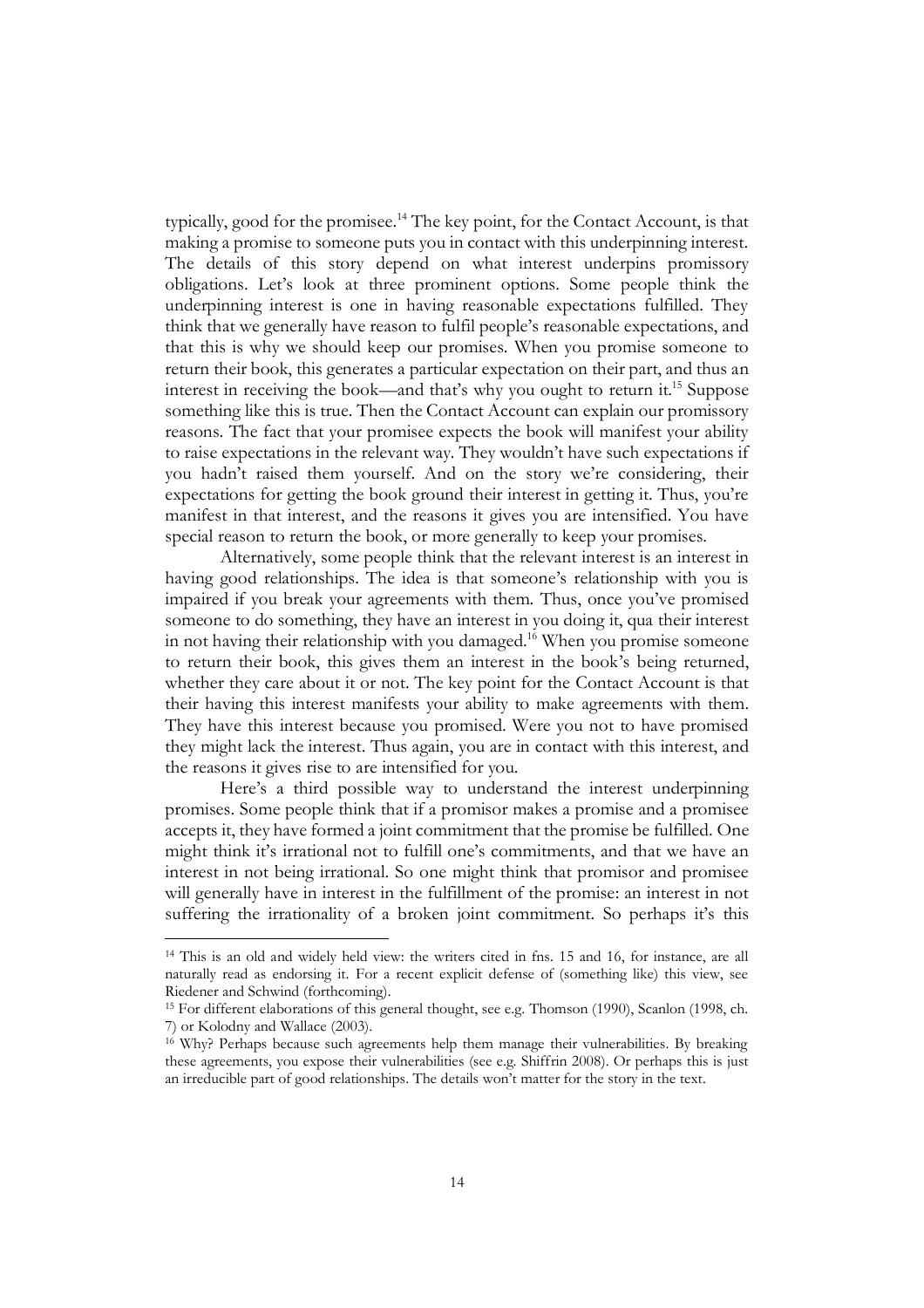interest that binds the promisor to deliver. You need to return that book lest your joint commitment remains unfulfilled.<sup>17</sup> If this is right, the Contact Account can explain promissory reasons as well. Your promisee's interest is grounded in them being under a joint commitment with you. And this fact in turn manifests your ability to make such commitments. They are under this commitment partly because you played your part in forming it. If you hadn't done so, there would be no such commitment, and they would have no such interest. So again, you are in contact with the interest, and the reasons it grounds are intensified. Which of these accounts is most plausible depends on what interests underpin promissory duties. But on all of these stories, we can see promissory obligations as arising from contact with value. They arise because a promise to someone puts you in touch with a relevant interest.

We can thus explain duties of gratitude, compensation and promisekeeping in the same terms as we explain those of friendship, family and neighborhood. All are grounded by a kind of contact with value-facts about the person owed the duty. That the Contact Account furnishes us with these explanations redounds to its plausibility.

## **6. Discounting**

Let's further strengthen the case for the Contact Account by applying it to some cases of non-moral normativity—i.e., different cases of discounting. A familiar example is future-discounting: generally, we care less about things the more distant they are in the future. You're more excited about your trip to Mexico next week than about your trip to the Vatican in fifty years. You save more money now to spend on tomorrow's mole and Mayan ruins than you save to spend on far-off pizza and papal residencies. Past-discounting is less discussed, but just as familiar: generally, we care less about things the more distant they are in the past. When a relative dies, or you're deeply wronged, or one of your hopes is thwarted, you first feel intense grief, anger, disappointment, and are motivated to do a lot about it. But then the intensity of your emotions wanes, and you're no longer thus inclined to act.<sup>18</sup> This, it seems, is as it should be. It's bizarre to care as much about a trip in fifty years as about one that starts next week. It's pathological to care unabated about past losses, injustices or disappointments without regard for the passage of time. The Contact Account can vindicate these phenomena too.

Let us first see this with future-discounting. Recall that on the Contact Account, what matters is whether your *current* life is manifest in a fact or a fact manifest in your *current* life. Thus consider your near future. Many of your current

<sup>&</sup>lt;sup>17</sup> This is a slight variation on the commitment-account by Gilbert (2011).

<sup>18</sup> For prior discussion of this, see Marušic (2018), Callard (2017) and Na'aman (forthcoming).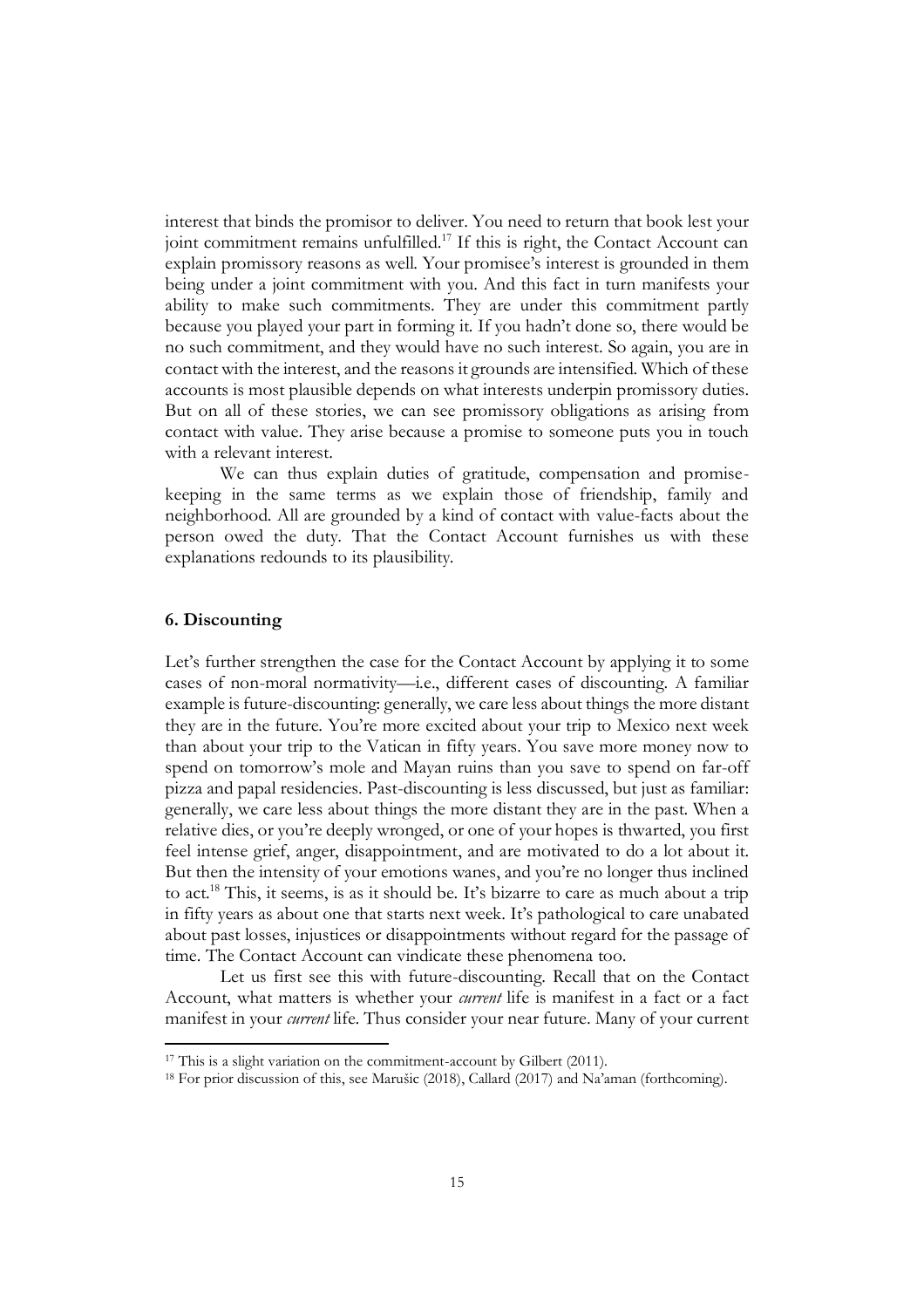dispositions will be manifest in the value of your upcoming weeks. The value of your Mexico trip will be grounded in the hikes and dives and parties you'll do. And these will manifest your current adventurousness, impetuousness or celebratory mood. So you should care a lot about them. Your far future may still manifest some of your current dispositions. The value of that distant Vatican trip might partly be grounded in your great future understanding of Renaissance art. And that understanding might be a distant manifestation of the curiosity that characterizes you already now. But you'll change over time, lose many of your current dispositions, and acquire new ones instead. Generally, fewer of your current dispositions will be manifest in things the more distant they are in the future. So you should care about your near future more. But that is just to vindicate future-discounting.

A parallel story applies to past-discounting. Imagine your friend died yesterday, an untimely death. The badness of this death is manifest in your current life in many ways. It is manifest in all the absences that they leave: in the conversations gone silent with their demise, the chess games for which you now lack a partner. You have yet to fill the void in your life that their departure is disposed to cause. It is also manifest in your emotional response: you currently feel an extreme grief and sense of loss. And this itself is a manifestation of the terrible tragedy of this death. But both of these things will wane over time: you get other friends, have other conversations and different chess partners. You think of their departure less and less and feel less intensely the pain of their loss. Generally, fewer dispositions related to a value-fact will be manifest in your life the more distantly that fact lies in the past. So you should care about the near past more. And that is just to vindicate past-discounting.

Finally, let's turn to a different, less familiar phenomenon: modal discounting. We treat close and remote possibilities differently. Imagine you're driving home from work. It is a wet and foggy night. Suddenly, a car comes in the other direction. They've gone around a corner too fast and are spinning out of control. You slam down on the brakes and only narrowly avoid a crash. You could have died. Now of course, every time you get in your car you could in principle die. But you care more about the modal fact when you narrowly avoid death than when death was only a remote option. More generally, we care more about the fact that something could have happened when it almost did than when there was little chance of it happening. We care more about close than remote possibilities. Can the Contact Account vindicate such modal discounting?

We think that it can. The key point is that the grounds of close possibilities are manifest in your life to an extent that those of remote ones are not. Consider the fact that you could have died on your way home from work. When you almost died, many of the grounds of this fact are manifest in your life. The slipperiness of the road is manifest in your uncontrolled steering. The fogginess of the night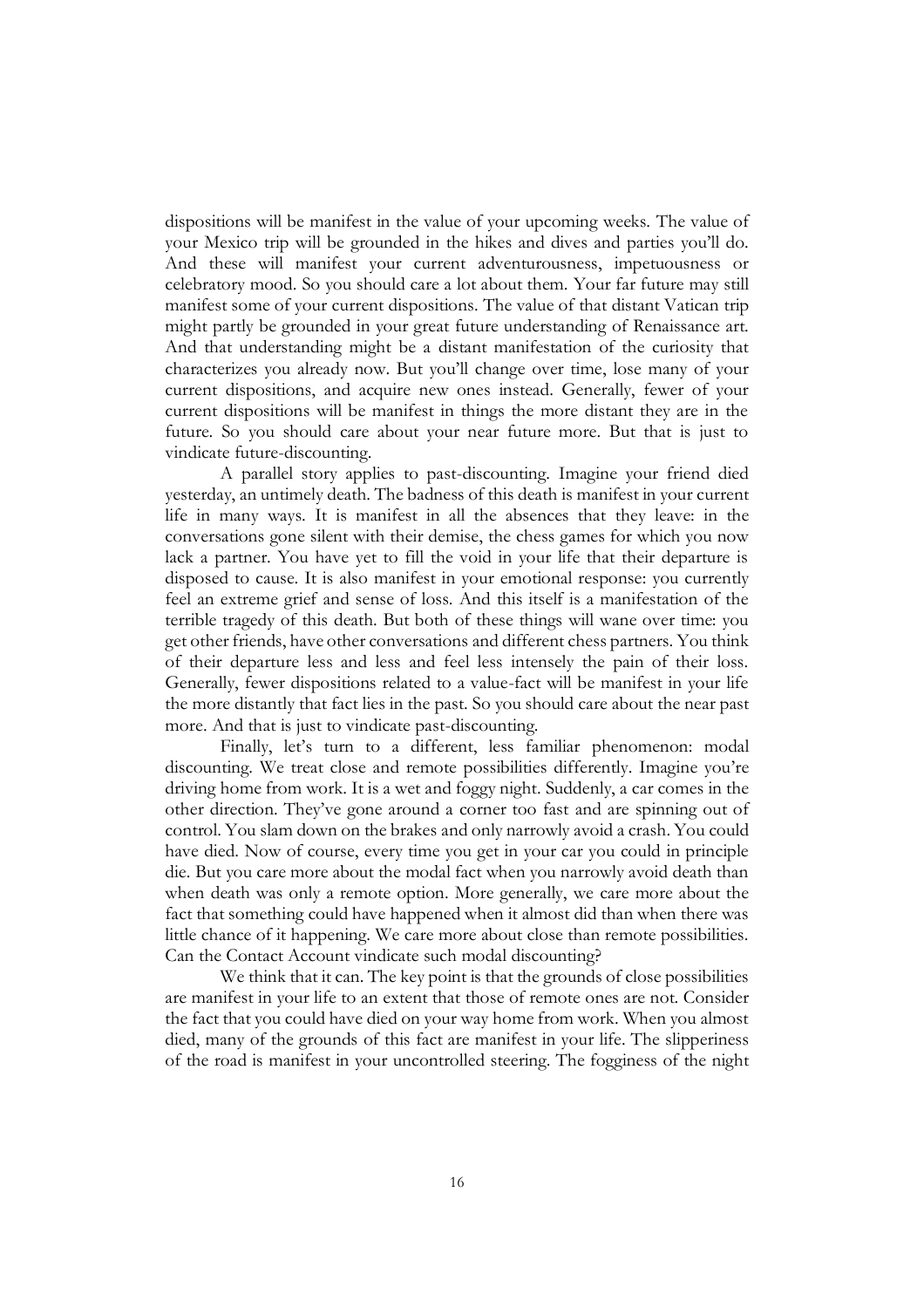is manifest in your hazy vision. The other car's causal powers are manifest in that guardrail near you being destroyed. When you weren't at all close to dying, few grounds of the fact that you could have died are manifest in your life. Perhaps the facts that there were other drivers on the road, or that you don't have lightning reactions or an invulnerable body are manifest in your life. But these facts will be manifest in your life in the former case too. Thus, you're more in touch with the close possibility than the remote one. You should care about it more. And this is just to explain modal discounting.

In sum, the Contact Account has a vast range of application. It explains intuitive reasons of partiality concerning people, objects and projects. It explains the reasons that arise from gratitude, compensation and promises. And it explains our reasons for temporal and modal discounting. This is our master argument for the Contact Account. Explanatorily speaking, it is enormously powerful. Any view which explains such a wide-ranging collection of phenomena is worth taking seriously indeed.

#### **7. A conjecture**

The fact that contact with value can explain all of these kinds of reasons raises a more radical question. Could it be that *whenever* you have reason to care about something, that's because you're in touch with that thing's goodness or badness? In other words, could *all* reasons for attitude and action ultimately arise from such contact with value? We now consider the conjecture that the answer to this question is ''yes''. The view that goes with this conjecture is that the overall strength of the reasons that a value-fact gives you is given by how much contact you have with the fact multiplied by how valuable that fact is. If you have zero contact with a value-fact, then you won't have any reasons to respond to it in your attitudes or actions. When contact is understood in terms of manifestation, the conjecture says that all your reasons for attitude and action arise from the manifestation of a value-fact in your current life, or from your current life being manifest in a value-fact. Now this is a conjecture: we're not sure that it is true. But it is a marvelously simple and unified account of our reasons, and we think it can be defended surprisingly well. In this section, we outline that defense.

The main worry about the conjecture, we think, is that it doesn't generate enough reasons: that we have more reasons than those provided through contact with value. Here are three related forms that this general worry might take. To begin with, one might think the conjecture implies a kind of conservatism: it seems to say you should stick to old and familiar goods, rather than explore new forms of value and worth. Imagine, for example, that you've never been to the opera. So you have little contact with the value of this form of art. The conjecture seems to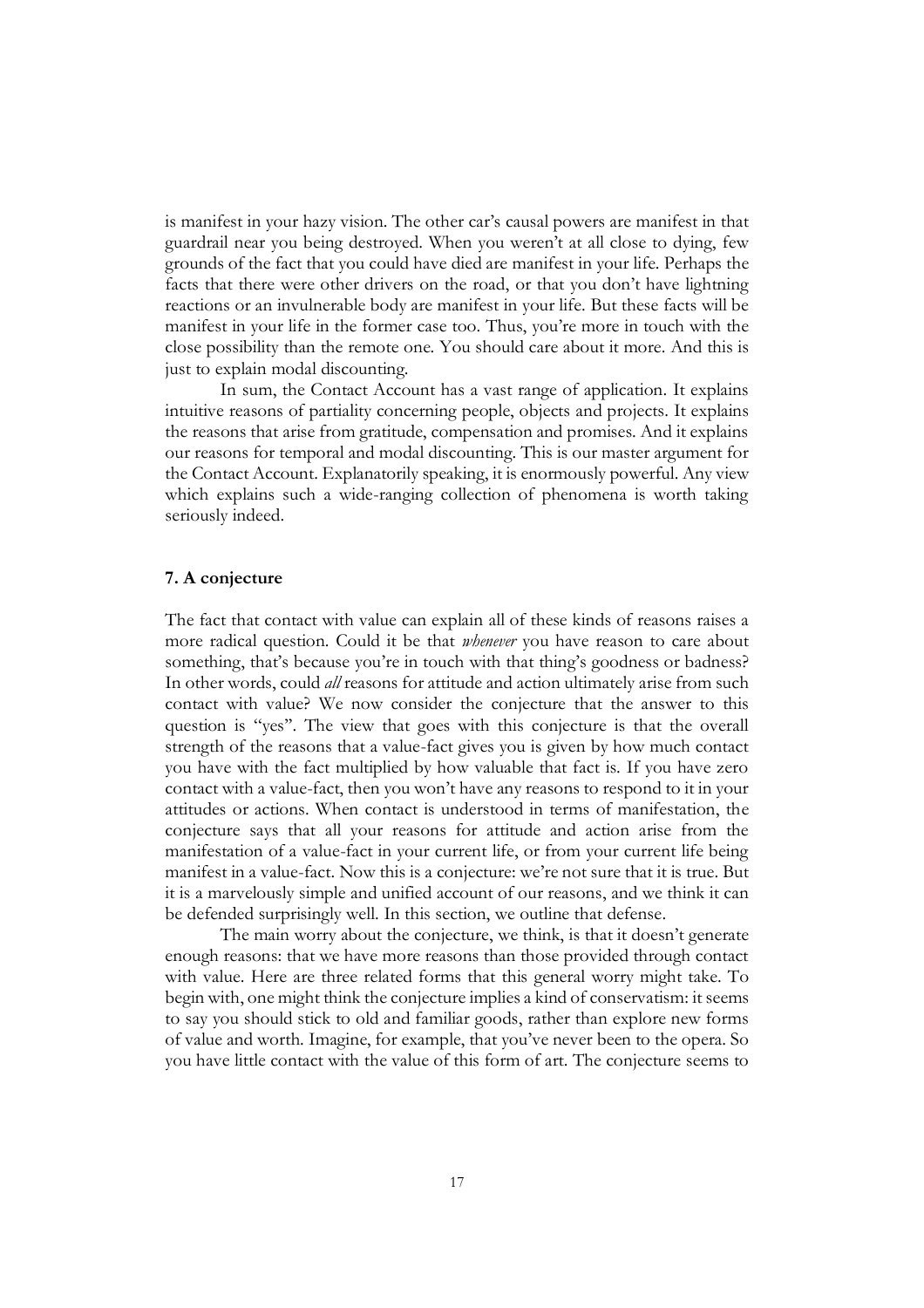say you therefore have no reason to go to the opera. But that seems wrong: even if, or indeed precisely because you've never been to the opera, you have weighty reason to go. Similarly, if you've never watched football, played poker, or gone mountaineering you'll have little contact with the value of these things. The conjecture seems to say you have little reason to explore them. But this is too reactionary. We have weighty reason to explore new goods.

Additionally, one might worry that the conjecture is too parochial: it seems to imply that you shouldn't care about causally distant things. Suppose there's a terrible famine in Bengal: millions of people are stricken by hunger, thousands of them die. One might think you're not at all in touch with the tragedy of these distant deaths. So our conjecture seems to imply that you needn't care about them at all. But that seems overly parochial. To some extent at least, you should grieve these deaths, and work to alleviate the famine. More generally, to some extent, you should care about value-facts wherever they occur—not just about those in your rough causal vicinity.

Relatedly again, one might think the conjecture is much too libertine: it seems to say you should be indifferent towards bads that have not yet materialized, rather than try to prevent them from coming into existence. Imagine, for example, that you punch a stranger. Before punching them, you were not in close contact with anything about them. In particular, you weren't in close contact with the badness of their broken nose. After all, their nose was still fine back then. So the conjecture seems to say you had no reason to avoid the assault. But that's wrong: you had a weighty reason not to punch them—a simple reason of nonmaleficence. Similarly, before insulting a bystander, vandalizing a painting, polluting a river, you may have had little contact with the badness of these things. The conjecture seems to say you had little reason not to bring them about. But this is too permissive. We have weighty reason not to bring about new bads.

We think there's a good reply to these worries. The gist of the reply is that contact with value is a more multifarious phenomenon than may so far be apparent. There's a surprisingly broad range of value-facts with which we can get into contact, or ways in which we can get into contact with value-facts. Thus such contact will generate more reasons than the worry assumes. We'll point out three pertinent ideas. First, certain *modal facts* are value-facts in our sense. Suppose you've never been to the opera. In this case, presumably, it *would* be good if you went. This modal fact itself warrants certain affective and practical responses: it makes it appropriate for you to desire to go to the opera, to buy tickets for *the Magic Flute* tonight, and look forward to going. So it's a value-fact in our sense. Moreover, you're in contact with it. The fact that it would be good if you went to the opera is, in part, grounded in certain of your dispositions. Perhaps your mind is unduly narrow, your aesthetic or emotional horizon unduly constrained, partly because you don't know Mozart, Wagner and Verdi. And it's precisely because of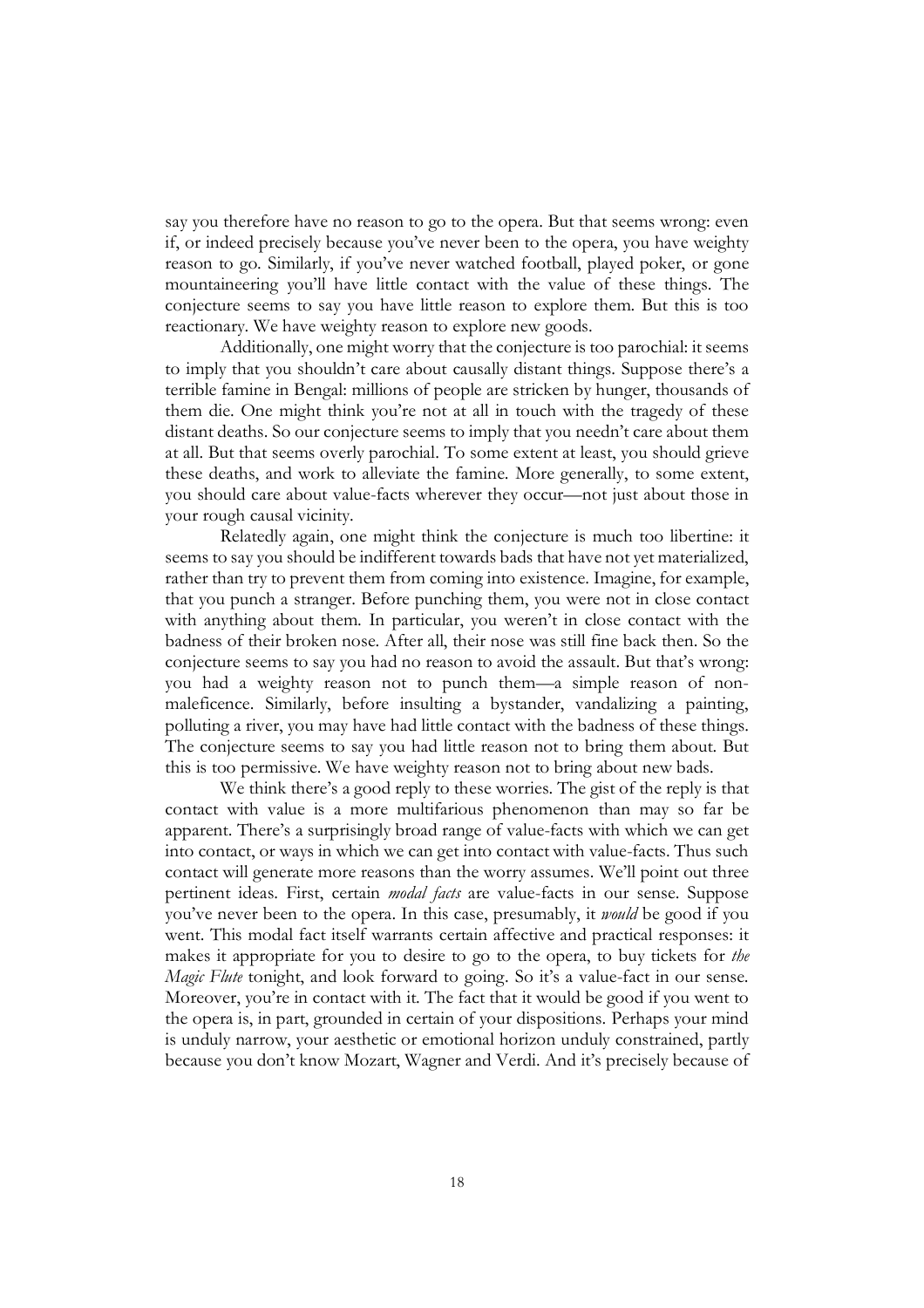this—because you are now disposed to be blind to opera's beauty, less fully virtuous or open-minded than you could be—that it would be good if you went. These dispositions will be manifest in your current life: in your narrow-minded beliefs, desires and projects. So, you're in touch with the fact that it would be good if you went to the opera, and thus have a reason to go. More generally, even if the conjecture is true, we can explain why precisely your lack of contact with a value might mean you have a reason to explore it.

Second, *epistemic contact* is a type of contact. Consider, for instance, the badness of a death in Bengal. Suppose you know that that person died, and that this is objectively bad. This will put you in some contact with that badness. That's because the badness grounds a disposition: the death is disposed to create knowledge of its badness precisely because it is bad. And this disposition is manifest in your knowledge: you know of the badness of the death precisely because it is bad, and disposed to create such knowledge. So, you're in some contact with the fact that this death is bad. More generally, whenever you know about a value-fact, you are in some contact with it. And knowledge may not be the only kind of epistemic contact. Perhaps understanding is a kind of such contact. Perhaps certain types of justification are too. So the conjecture allows us to say that you should care about value-facts wherever they occur, provided that you know or understand or have evidence of them.

Third, plausibly, value-facts needn't have the logical form of a single valueinstantiation—the form '*a* is good' or '*b* is bad'. They can take the form of a general normative principle—the form 'it's a law that all *G*s are good' or 'it's a law that all *F*s are bad'. And you can be in contact with such principles. Let's illustrate this with the example of you punching someone in the nose. Plausibly, there's a general principle to the effect, say, that all undeserved pain is bad. This principle itself is a value-fact in our sense: it warrants certain affective and practical responses. More specifically, it makes it appropriate for us to regret *all* undeserved pain, to want it to end, or work towards its ending if we can. Among other things, it gives us a reason not to punch your victim in the nose. Moreover, you are in contact with this general principle. The fact that all undeserved pain is bad grounds, say, the fact that your headache yesterday or the pain of that broken leg in your childhood were bad. The fact that your headache was bad, say, in turn grounds certain dispositions: it's because it is bad that it causes you to want it to end, remember it with regret, hope that it or similar experiences won't affect you again. And many of these dispositions will be manifest in your current life: you want your current pains to end, will remember your past ones with aversion, and will hope to be spared from similar experiences in the future. So, you're in contact—perhaps in quite close contact—with the principle that all undeserved pain is bad. And to the extent that you are, *you*'ll have reason not to punch that person. More generally, once you've experienced certain instances of a type of value, you'll often have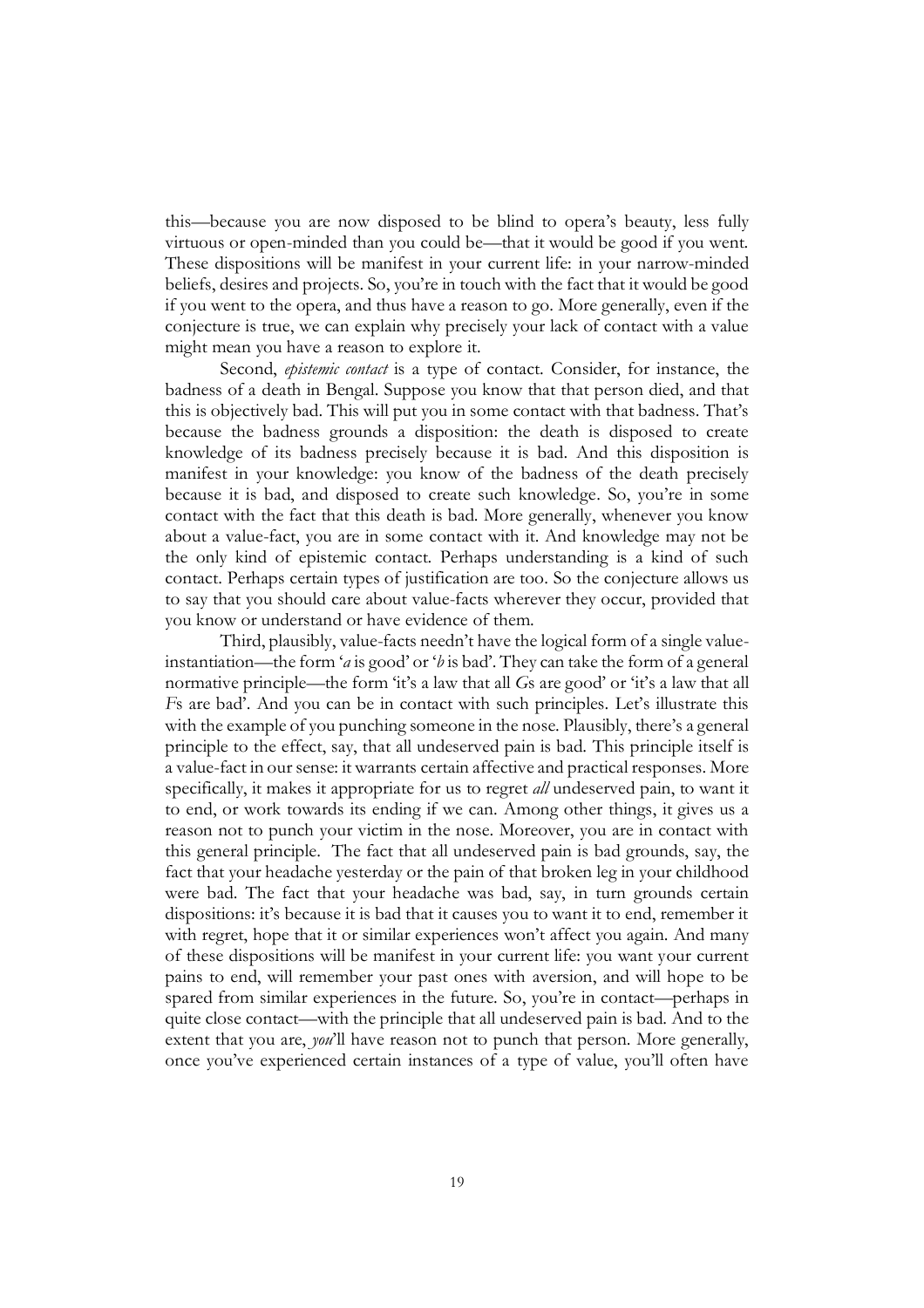some reason to care about all instances of this kind. So even if the conjecture is true, we'll often have important reasons not to bring about new bads.

In short, there are many different kinds of contact, and many diverse types of value-facts. And of course, the above ideas interact, and cross-apply to all kinds of cases. For instance, presumably, merely knowing the modal fact that it would be good if you went to the opera already puts you in some contact with it. Your contact with the general principle that all undeserved pain is bad will give you some reason to help people starving in Bengal. And if you haven't yet punched the stranger, you'll be in contact with the fact that it would be bad if you did. Crucially, the upshot of this is not that we're equally in touch with every valuefact out there, or that we ought to care about things as if from the point of view of the universe. You'll still be in much closer contact with the values of close people, objects and projects than with similar values further away. But, you're in contact with much more than it might initially seem. Thus, we think the conjecture can be defended rather well from the most serious objections to it. It may well be true that all practical and affective reasons should be understood in terms of contact with value.

# **8. Conclusion**

In the *Republic*, Plato proposed that we should unshackle our chains, walk out of the Cave, and stare squarely at the shining light of goodness (514a–520a). In the *Symposium*, he suggested that we should follow the sweet call of eros, and fruitfully produce, engender or beget good things (206a-212a). The best life, he suggested, was the life in passive and active contact with the good. Our view is reminiscent of Plato's. We too think that contact with value matters. But we think it matters beyond questions of the good life. Whether or not touching goodness is good for you: you should care especially about something when you're in contact with its value. Yet, we take some heart from the parallel between Plato's view and our own. We think both get at a magnetic, but elusive, idea. Both get at the sublimity of touching the good.

# **References**

- Brighouse, H. and A. Swift (2009). Legitimate Parental Partiality. *Philosophy & Public Affairs* 37(1), 43–80.
- Brink, D. O. (1989). *Moral Realism and the Foundations of Ethics.* Cambridge: Cambridge University Press.
- Broome, J. (2004). *Weighing Lives*. Oxford: Oxford University Press.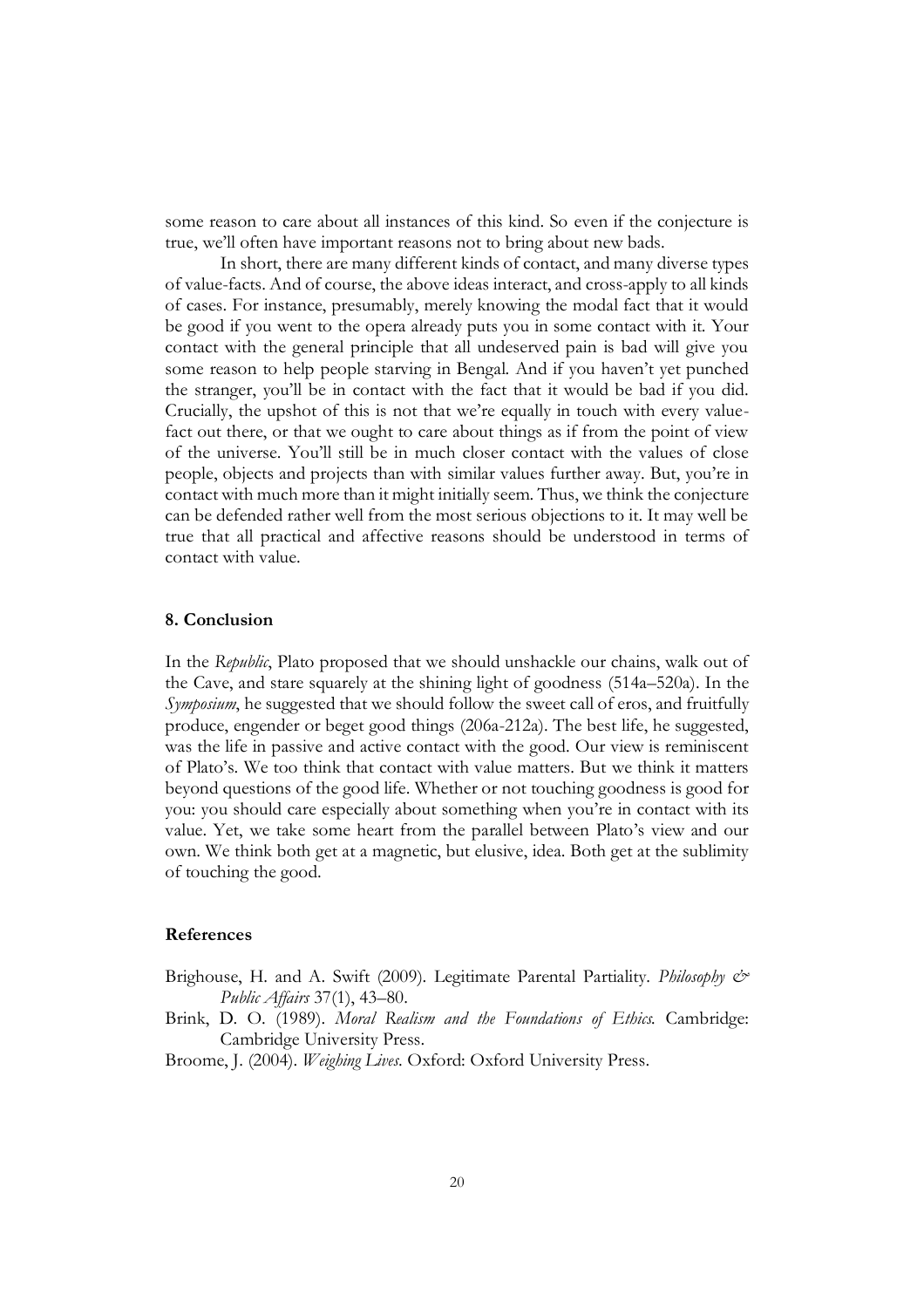- Callard, A. (2017). The Reason to Be Angry Forever. In M. Cherry and O. Flanagan (Eds.), *The Moral Psychology of Anger.* London: Rowman & Littlefield.
- Cross, T. (2012). Recent Work on Dispositions. *Analysis* 72(1), 115–124.
- Fine, K. (2012). Guide To Ground. In F. Correia and B. Schnieder (Eds.), *Metaphysical Grounding: Understanding The Structure of Reality.* Cambridge: Cambridge University Press.
- Gilbert, M. (2011). Three Dogmas of Promising. In H. Sheinman (Ed.), *Promises and Agreements: Philosophical Essays.* Oxford: Oxford University Press.
- Keas, M. (2018). Systematizing the Theoretical Virtues. *Synthese* 195(6), 2761– 2793.
- Keller, S. (2013). *Partiality*. Princeton: Princeton University Press.
- Kolodny, N. (2010). Which Relationships Justify Partiality? The Case of Parents and Children. *Philosophy & Public Affairs* 38(1), 37–75.
- Kolodny, N. and R. J. Wallace (2003). Promises and Practices Revisited. *Philosophy & Public Affairs* 31(2), 119–154.
- Kubala, R. (2017). Valuing and believing valuable. *Analysis* 77(1), 59–65.
- Lewis, D. (1997). Finkish Dispositions. *The Philosophical Quarterly* (1950) 47(187), 143–158.
- Lord, E. (2016). Justifying Partiality. *Ethical Theory and Moral Practice* 19(3), 569– 590.
- Marušic, B. (2018). Do Reasons Expire? An Essay on Grief. *Philosophers' Imprint* 18, 1–21.
- Na'aman, O. (*forthcoming*). The Rationality of Emotional Change: Toward a Process View. *Noûs*.
- Olson, N. W. (2014). Review: Simon Keller, Partiality. *Ethics* 124(3), 622–626.
- Riedener, S. and P. Schwind (*forthcoming*). The Point of Promises. *Ethics.*
- Ross, W. D. (1931). *The Right And The Good.* Oxford: Oxford University Press.
- Scanlon, T. (1998). *What We Owe to Each Other.* Cambridge MA: Belknap Press of Harvard University Press.
- Scheffler, S. (1997). Relationships and Responsibilities. *Philosophy & Public Affairs* 26(3), 189–209.
- Scheffler, S. (2011). Valuing. In R. J. Wallace, R. Kumar, and S. Freeman (Eds.), *Reasons and Recognition: Essays on the Philosophy of T.M. Scanlon.* New York: Oxford University Press.
- Scheffler, S. (2018). Membership and Political Obligation. *Journal of Political Philosophy* 26(1), 3–23.
- Seglow, J. (2013). *Defending Associative Duties*. New York: Routledge.
- Seidman, J. (2009). Valuing and Caring. *Theoria* 75(4), 272–303.
- Shiffrin, S. V. (2008). Promising, Intimate Relationships, and Conventionalism. *The Philosophical Review* 117(4), 481–524.